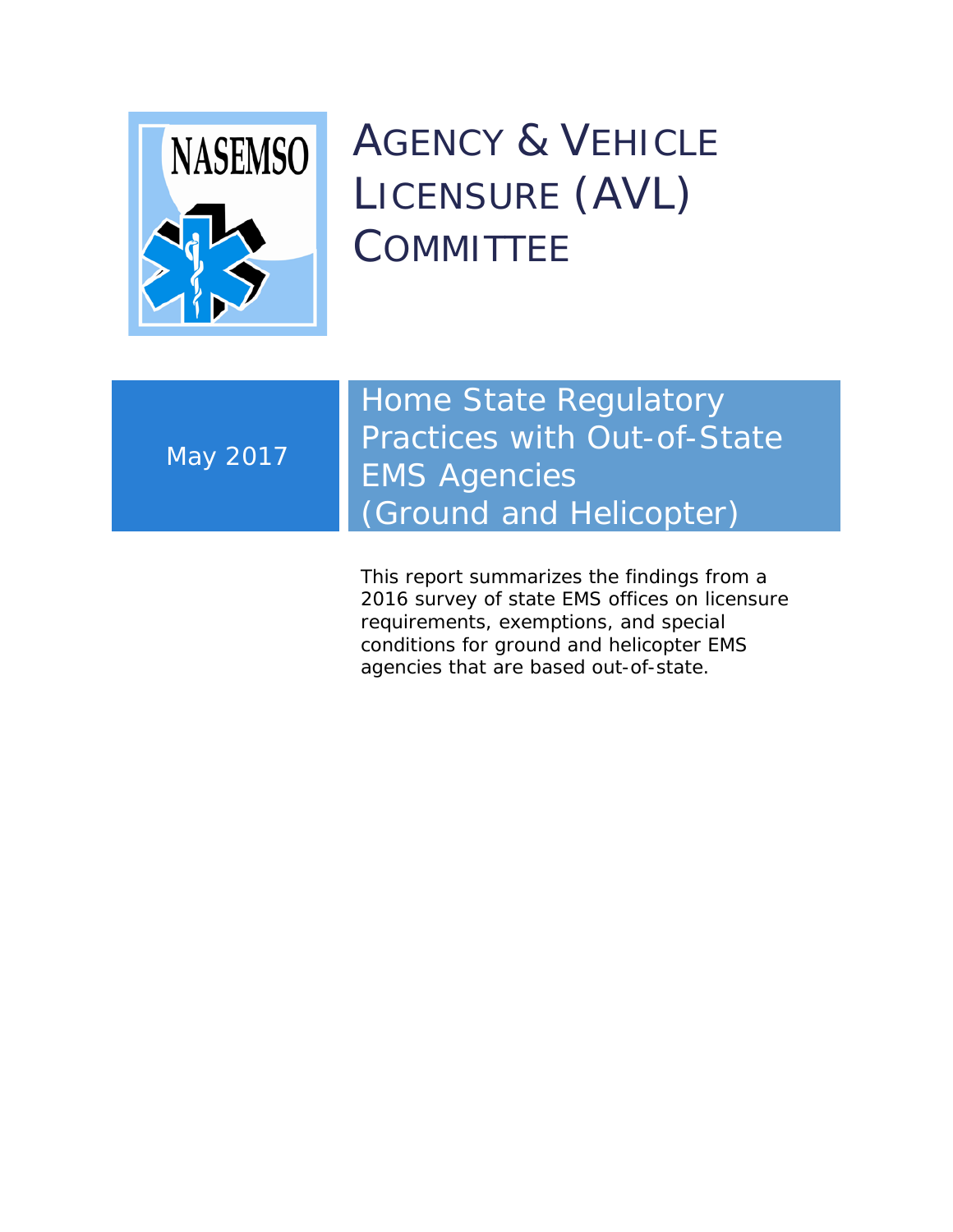# <span id="page-1-0"></span>ACKNOWLEDGMENTS AND DISCLAIMER

This report was produced with support from the US Department of Transportation, National Highway Traffic Safety Administration (NHTSA), Office of Emergency Medical Services (OEMS) through cooperative agreements DTNH2211H00338/0001L and DTNH2216H00016, with supplemental funding from the Health Resources and Services Administration (HRSA) Emergency Medical Services for Children Program.

The contents of this report are solely the responsibility of the authors and do not necessarily represent the official views of NHTSA or HRSA.

National Association of State EMS Officials (NASEMSO). All rights reserved.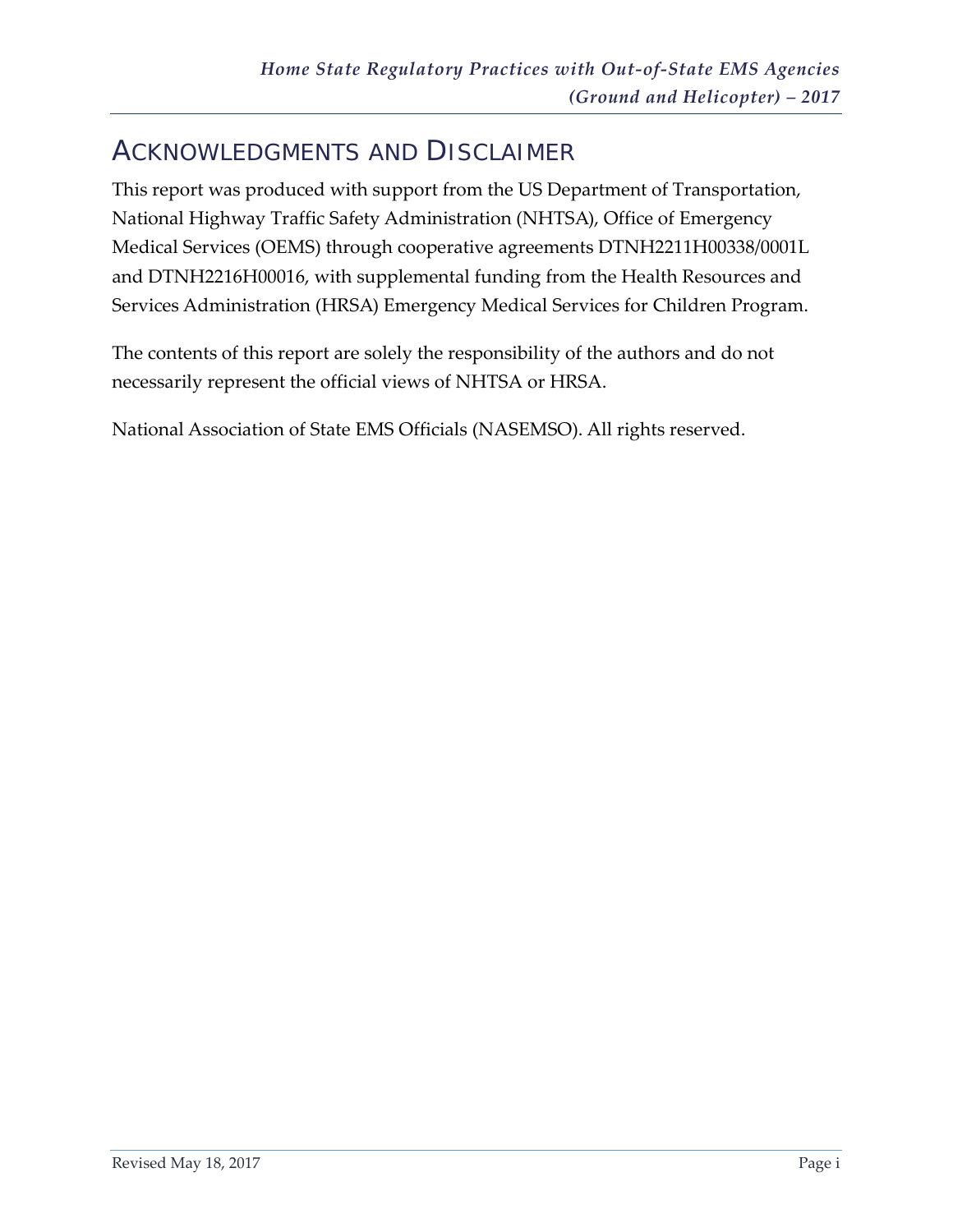## **Table of Contents**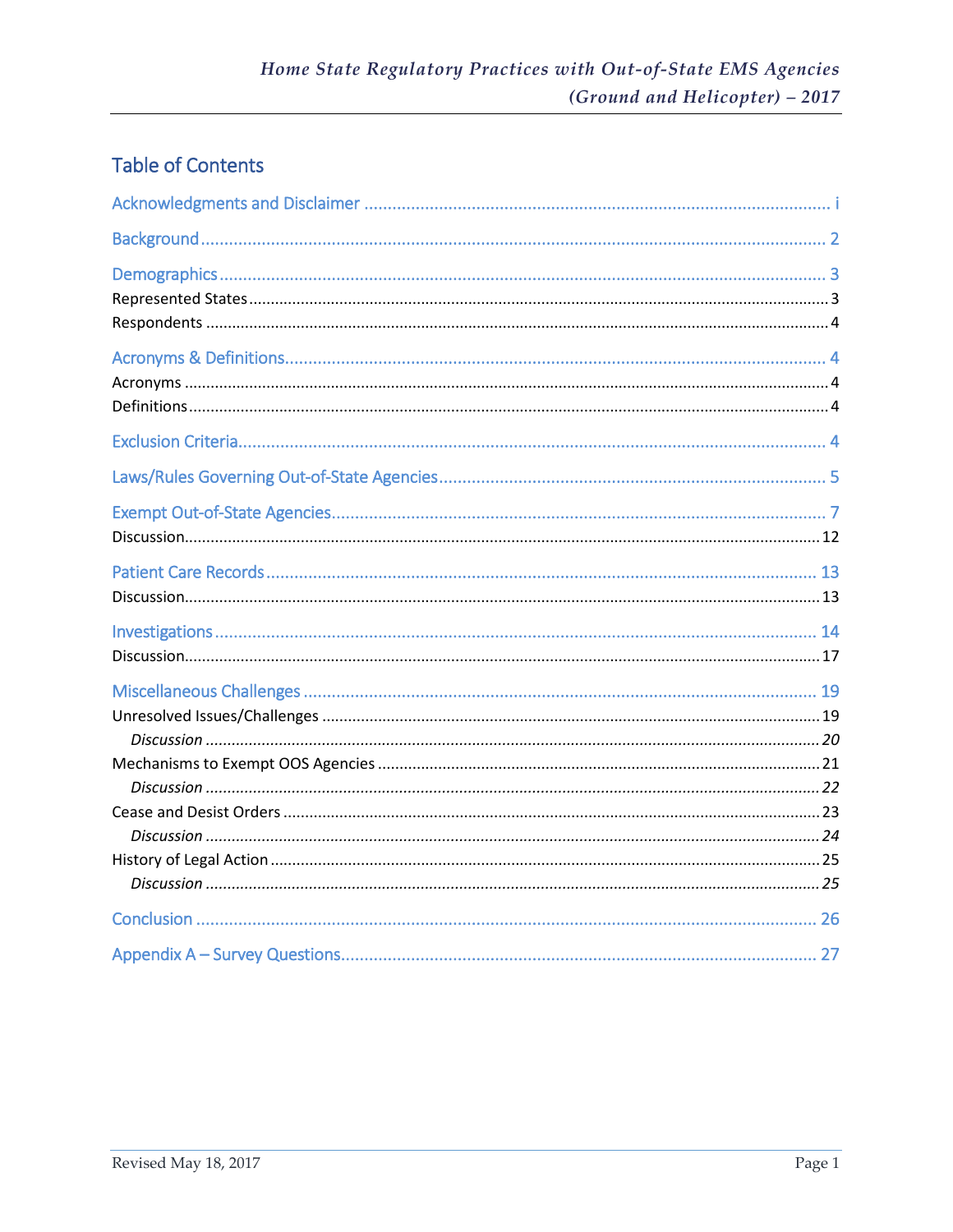# <span id="page-3-0"></span>**BACKGROUND**

In July 2012 the leadership of NASEMSO formed an Agency and Vehicle Licensure (AVL) Committee in support of state EMS offices' efforts fulfilling their legislative mandates in this important policy domain. An initial priority was to assist states that incorporated US General Services Administration "Triple K" specifications in whole or part. This was a result of the anticipated retirement of those specifications on or after October 2013. Although the committee's primary charge was the development of model regulatory language related to the design of ambulances for state promulgation, they have appropriately broadened their scope to address other areas of mutual interest related to agency and vehicle licensure including, but not limited to:

- Identification of state practices related to complaint management, investigations, sanctions, and administrative actions related to EMS agency licensure and proposed approaches to standardization.
- Identification of existing and development of model laws and rules addressing legal recognition of agencies licensed in adjacent states when operating in another state in day-to-day and non-disaster situations.

Through the work of AVL Committee membership it was identified that there were issues with out of state agencies (OOS) performing regulated services in their states. Within the charge of the committee, NASEMSO leadership approved a proposal to develop and execute a survey to further identify and verify the issues and challenges in order to, when appropriate, develop model language for rules or laws and/or policy solutions to bring about more standardization among states on their approach to agency licensure.

The survey was sent to EMS directors of all member states, territories<sup>1</sup>, and the District of Columbia (DC) in 2016. Out of the 56 members, 43 responses were received, for a response rate of 77%. Taking into consideration only the continental US and DC, the response rate was 82%. Throughout this report, "state" is inclusive of DC, commonwealths, and territories.

A copy of the 2016 survey can be found in  $\Delta$  pendix  $\Delta$  of this report.

 $\overline{a}$ 

<sup>1</sup> Territories: American Samoa, Guam, Northern Mariana Islands, Puerto Rico, U.S. Virgin Islands.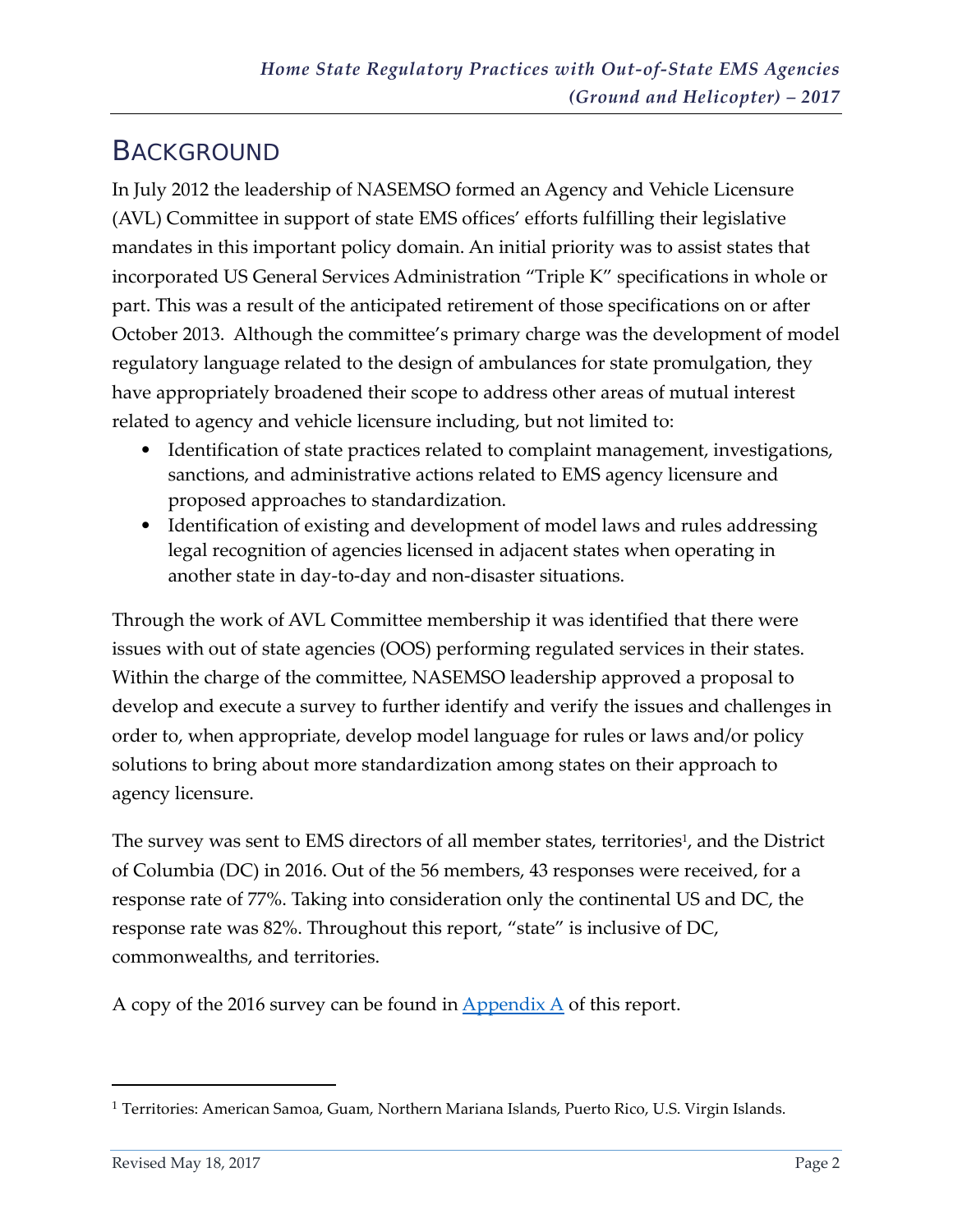## <span id="page-4-0"></span>**DEMOGRAPHICS**

## <span id="page-4-1"></span>Represented States

The states listed below responded to this survey:

- Alabama
- Alaska
- Arizona
- Arkansas
- California<sup>2</sup>
- Colorado
- Connecticut
- Delaware<sup>3</sup>
- Florida
- Georgia
- Guam
- Idaho
- Illinois
- Iowa

 $\overline{a}$ 

- Kansas
- Kentucky
- Maine
- Maryland
- Massachusetts
- Michigan
- Mississippi
- Missouri
- Montana
- Nebraska
- New Hampshire
- New Jersey
- New Mexico
- New York
	- North Carolina
- Ohio
- Oklahoma
- Oregon
- Pennsylvania
- Rhode Island
- South Carolina
- South Dakota
- Tennessee
- Utah
- Vermont
- Virginia
- West Virginia
- Wisconsin
- Wyoming

<sup>2</sup> California delegates agency licensure authority through a regional system, making uniform responses at the state level difficult considering each of these regions has different standards.

<sup>&</sup>lt;sup>3</sup> In Delaware, certification and licensure of BLS agencies and units fall under the responsibilities of the Delaware State Fire Prevention Commission. Therefore, sections of this report (when noted) do not include information from Delaware.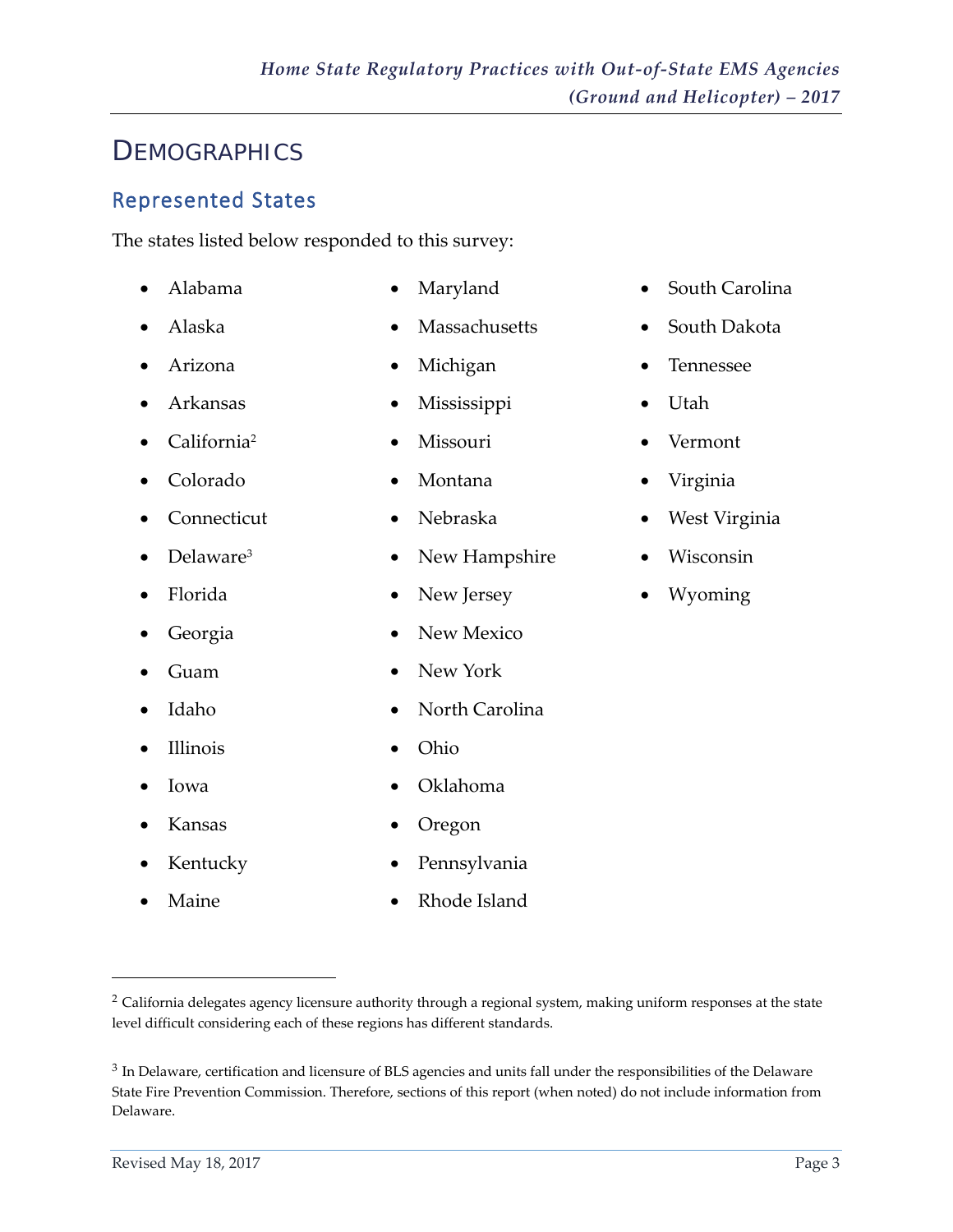## <span id="page-5-0"></span>Respondents

In the territories, Alaska, and Hawaii the entry of out-of-state (OOS) licensed agencies is an infrequent occurrence and may not pose the same policy challenges and dilemmas as it does in the continental US. Understanding this, with the exclusion of California (per footnote on page 3), Alaska, and Guam, the states listed above represent 71% percent of NASEMSO member states (n=40), and 67% (n=30) of the those indicated that they are the state EMS office employee with primary responsibility for licensure in their state, while 71% (n=30) indicated that they were responsible for post-licensure enforcement. This means that the majority of the respondents were the best resource to answer the survey questions, indicating a high degree of confidence in the responses.

# <span id="page-5-1"></span>ACRONYMS & DEFINITIONS

## <span id="page-5-2"></span>Acronyms

**IS –** In-state **OOS** – Out-of-state

## <span id="page-5-3"></span>Definitions

**Home state** refers to that of the EMS Official completing the survey (the IS official).

# <span id="page-5-4"></span>EXCLUSION CRITERIA

Before starting the survey, respondents were advised that the questions did not apply to unanticipated mutual aid, rare or unusual circumstances, or disasters. However, some responses included the above-mentioned circumstances. The survey authors have chosen to leave all responses as they were submitted, therefore, the reader will see some comments mentioning the above referenced scenarios.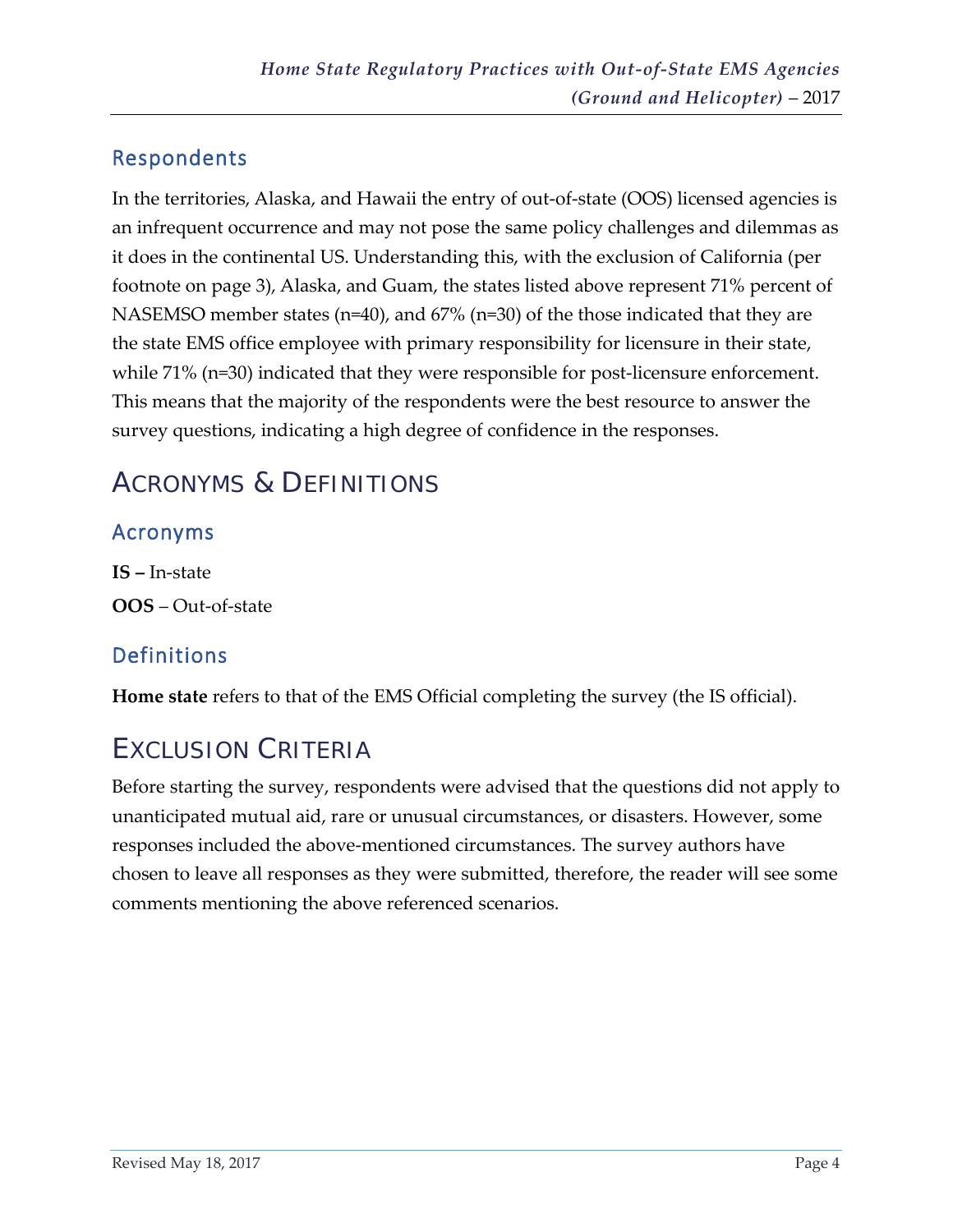## <span id="page-6-0"></span>LAWS/RULES GOVERNING OUT-OF-STATE AGENCIES

#### *Question:*

*Does your state already have laws and/or rules governing licensure of EMS transport agencies based out-of-state (OOS) functioning in your state?*

Seventy-nine percent (n=33) of respondents have addressed OOS EMS agency operations for both ground and helicopter within their home state in law, rule, or both. The degree to which this varies is demonstrated in **Figure 1**.

Additionally, states were asked to provide Internet links to their laws and rules where applicable. However, since web addresses are constantly changing, this information is also located on the AVL Committee's webpage to allow for dynamic updates. You can access the map to state laws and rules [here.](http://nasemso.org/LawsRulesMap/Laws-Rules-Map.asp)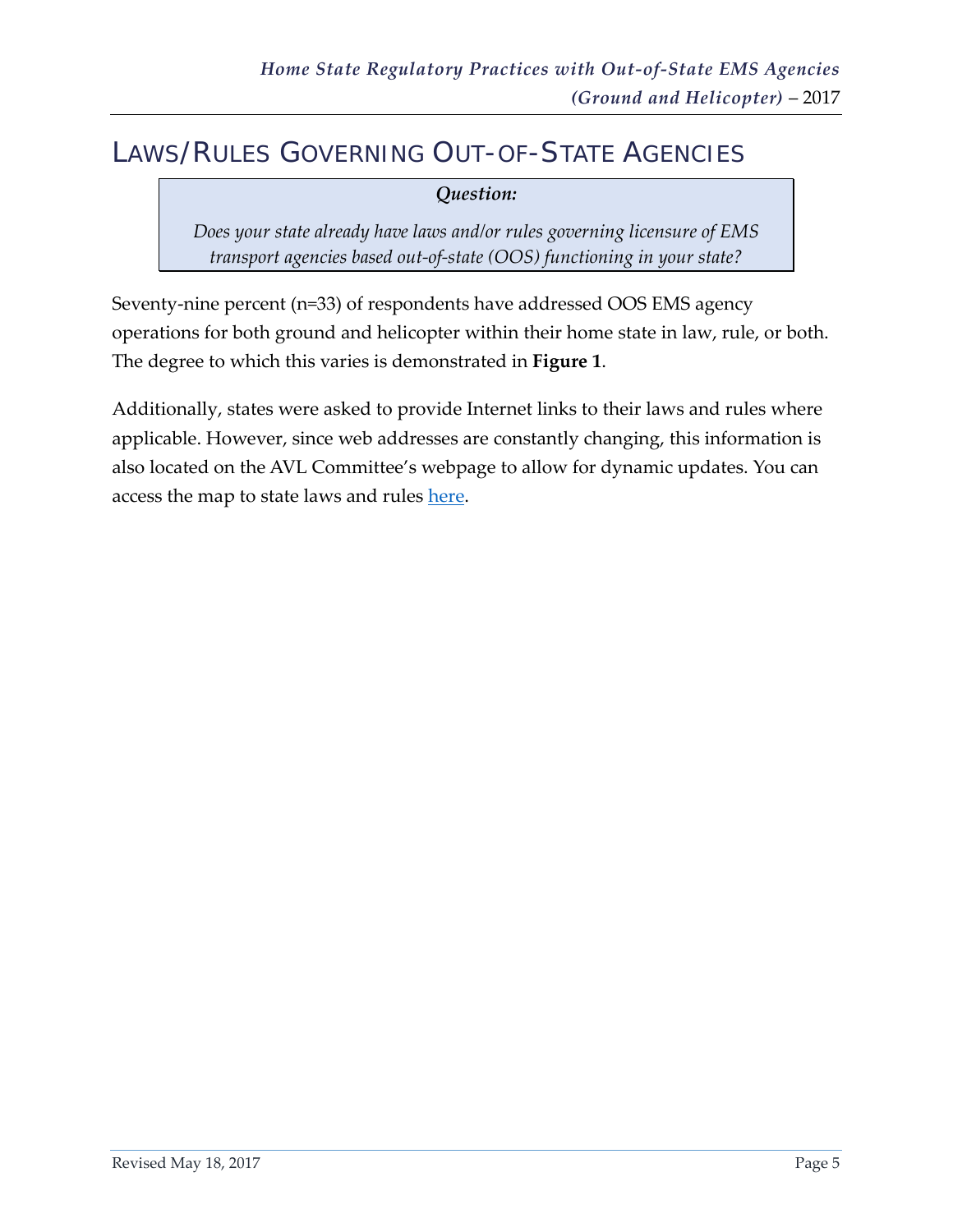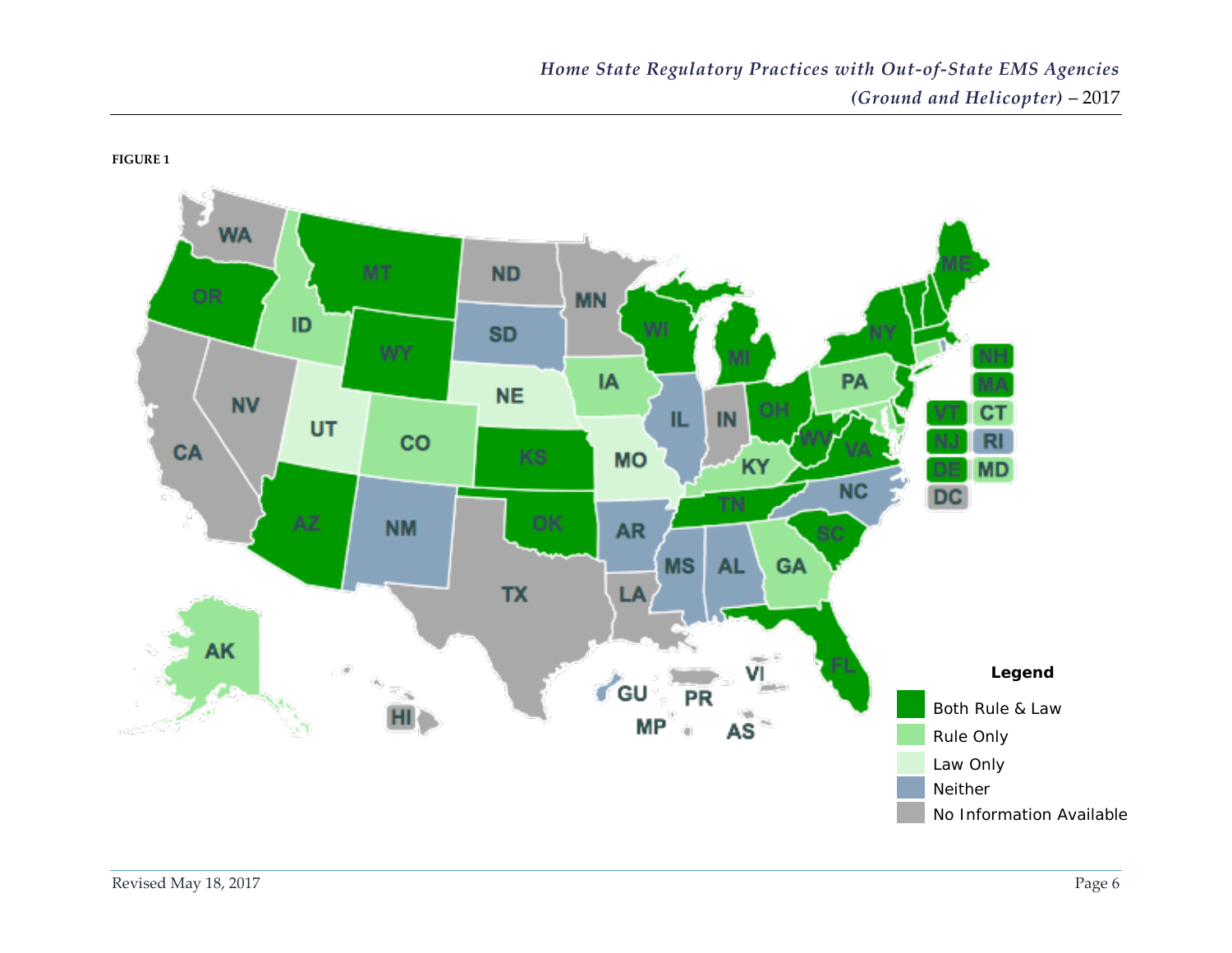# <span id="page-8-0"></span>EXEMPT OUT-OF-STATE AGENCIES



#### **CHART 1**

*\*\* Delaware not included* 

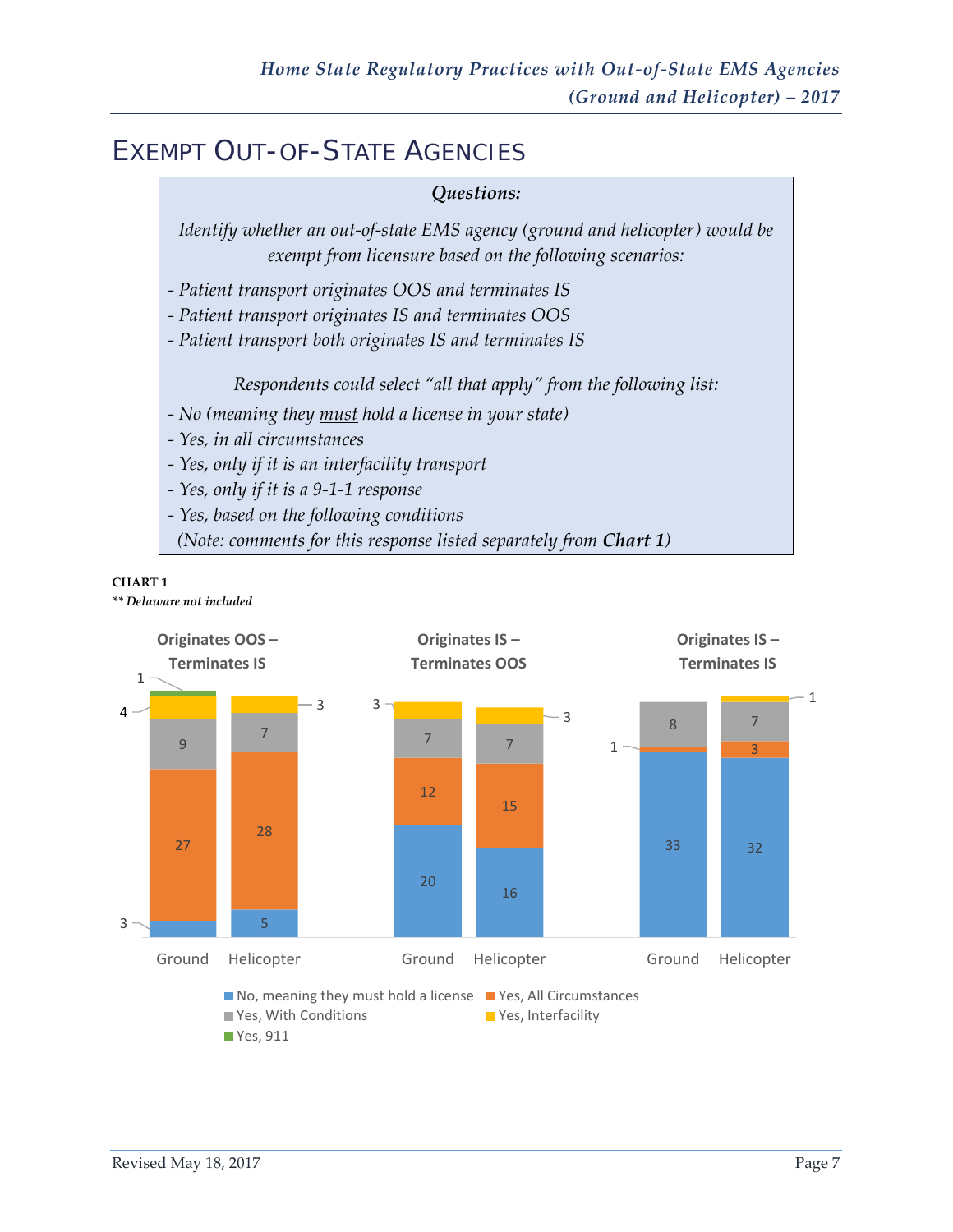#### *"Yes, Based on Conditions" Comments*

#### **Ground: Originates OOS Terminates IS**

- Frequency-Related (n=4)
	- o Ambulance services licensed and based outside Maryland which transport patients: (a) Into Maryland; or (b) To and from Maryland for diagnostic or therapeutic services in the same calendar day.
	- o As long as this is not a regular occurrence.
	- o If they routinely respond to calls over the state line, they must be licensed.
	- o As long as it is not routine and on-going.
- Other Miscellaneous Responses (n=5)
	- o If requested by a Vermont Hospital or EMS Agency.
	- o Transfer in transfer out mutual aid call.
	- o I realized you mentioned this is not for unusual/infrequent or mutual aid situations, but that describes when this occurs in our state. We exempt agencies in those infrequent situations.
	- o "But no such ambulance shall be used to pick up patients within this state for transportation to locations within this state except in case of an emergency;" or in the case of a mutual aid request from a Nebraska Service which falls into the category of emergency.
	- o Ground ambulance licensing is handled in Colorado at the county level, not the state level, and therefore county requirements may vary.

#### **Helicopter: Originates OOS Terminates IS**

- Frequency-Related (n=3)
	- o Again, frequency is the key. It depends on how often this occurs, and if we are made aware of the situation. If we are made aware of more than 2 - 3 transports a year, we will contact the agency and let them know they are subject to licensure.
	- o As long as it is not a regular occurrence.
	- o If they routinely respond to calls over the state line, they must be licensed.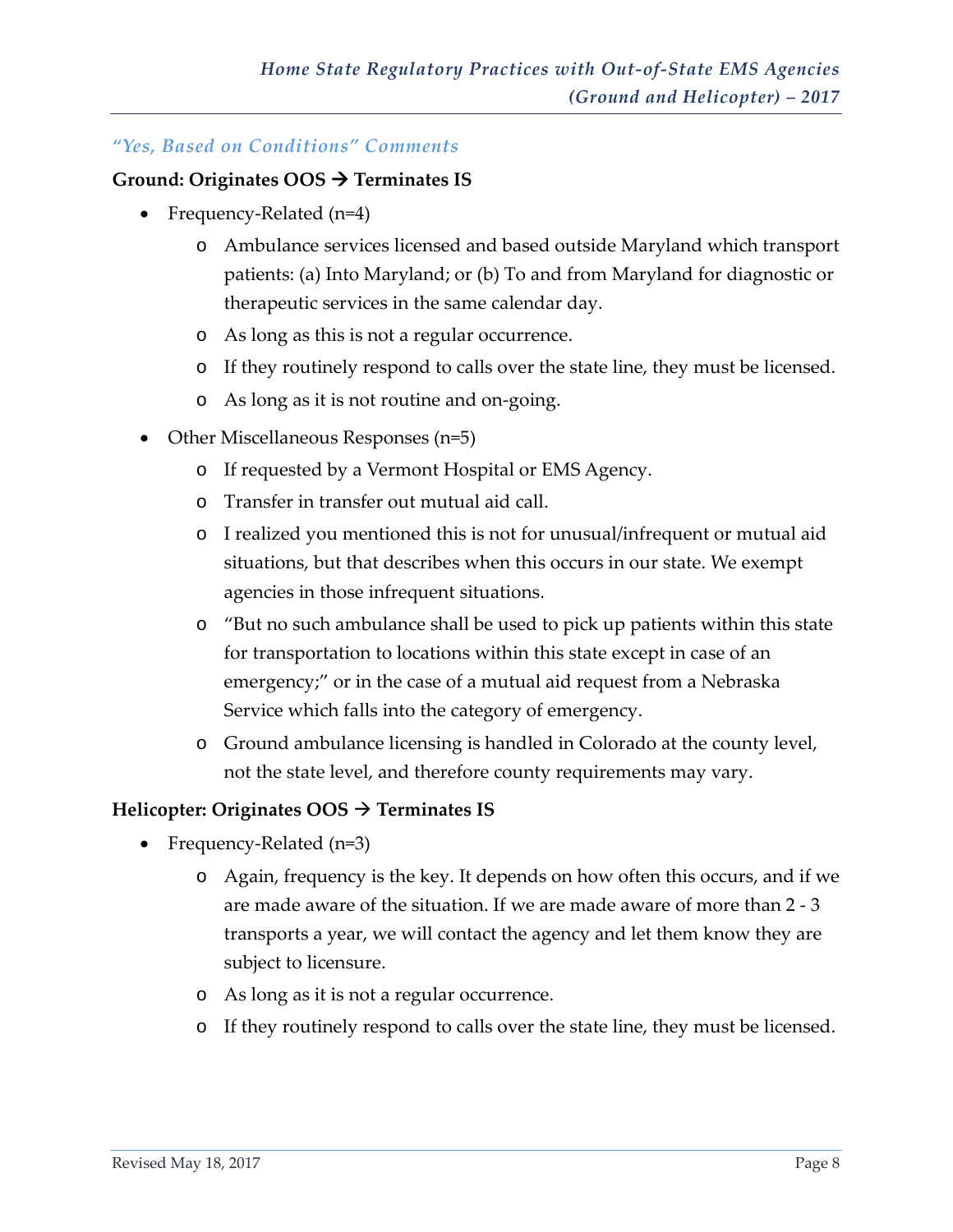- Other Miscellaneous Responses (n=4)
	- o "But no such ambulance shall be used to pick up patients within this state for transportation to locations within this state except in case of an emergency;" or in the case of a mutual aid request from a Nebraska Service which falls into the category of emergency.
	- o If requested by Vermont Hospital or EMS Agency.
	- o Federal pre-emption.
	- o Medevac billing may be a different matter and is occurring as we speak for insurance companies. Local insurance agents are not reimbursing OOS charges unless licensed in-state.

#### **Ground: Originates IS Terminates OOS**

- Frequency-Related (n=4)
	- o As long as it is not a regular occurrence.
	- o As long as it is not routine and on-going.
	- o If the frequency of trips into the state to pick up patients is six trips or less annually.
	- o Our bureau is not the licensing entity for ground transport agencies; however, the Public Regulation Commission does not address this situation. We would indeed regulate the licensure of the individuals, should this become a common occurrence.
- Other Miscellaneous Responses (n=3)
	- o "But no such ambulance shall be used to pick up patients within this state for transportation to locations within this state except in case of an emergency;" or in the case of a mutual aid request from a Nebraska State Service which falls into the category of emergency.
	- o If requested by a Vermont Hospital or EMS Agency
	- o "For a patient who is not a Kentucky resident back to their state of residence." or "that responds to a mutual aid request from a Kentucky licensed provider for emergency assistance if the out of state service is the closest service appropriately capable of responding to the request or when Kentucky licensed providers: 1. Are unavailable; 2. Have already responded; or 3. Are physically unable to reach the incident"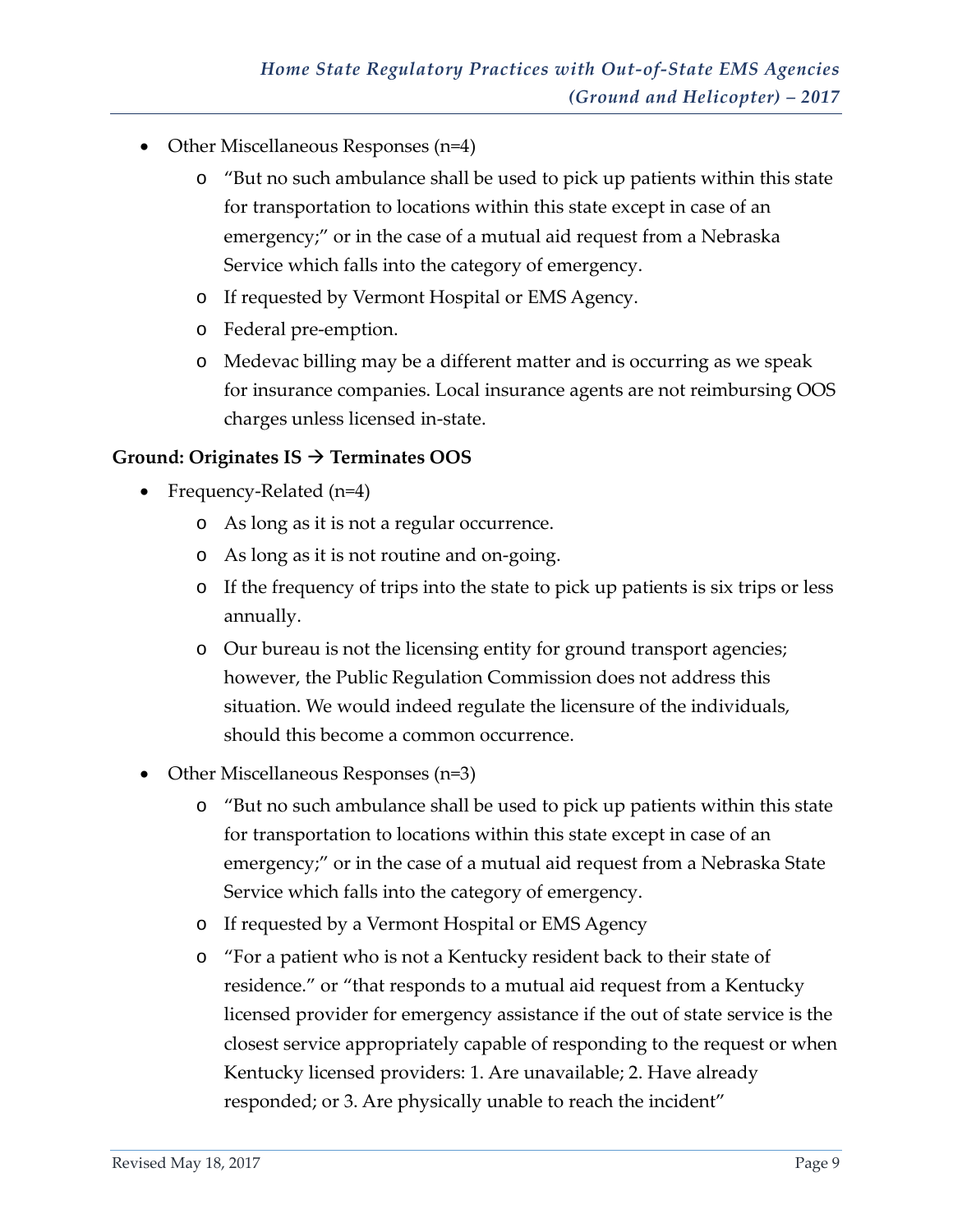#### **Helicopter: Originates IS Terminates OOS**

- Frequency-Related (n=4)
	- o As long as it is not a regular occurrence
	- o Frequency is the key.
	- o Up to 4 run per year.
	- o If the frequency of trips into the state to pick up patients is six trips or less annually.
- Other Miscellaneous Responses (n=4)
	- o "A mutual aid request from a Kentucky licensed provider for emergency assistance if the out-of-state service is the closest service appropriately capable of responding to the request or if Kentucky licensed providers: 1. Are unavailable; 2. Have already responded; or 3. Are physically unable to reach the incident."
	- o "But no such ambulance shall be used to pick up patients within this state for transportation to locations within this state except in case of an emergency;" or in the case of a mutual aid request from a Nebraska Service which falls into the category of emergency.
	- o If requested by a Vermont Hospital or EMS Agency
	- o Federal FAA pre-emption

#### **Ground: Originates IS Terminates IS**

- Frequency-Related (n=6)
	- o As long as it is not routine and on-going.
	- o Ground based is handled by the Public Regulation Commission, but again, this really isn't addressed as it is a very infrequent occurrence.
	- o If requested by a Vermont Hospital or EMS Agency, but only if infrequent - once more routine, licensure would be required.
	- o Only for 10 runs.
	- o That it's a one-time straight transport.
	- o If they routinely respond to calls over the state line, they must be licensed.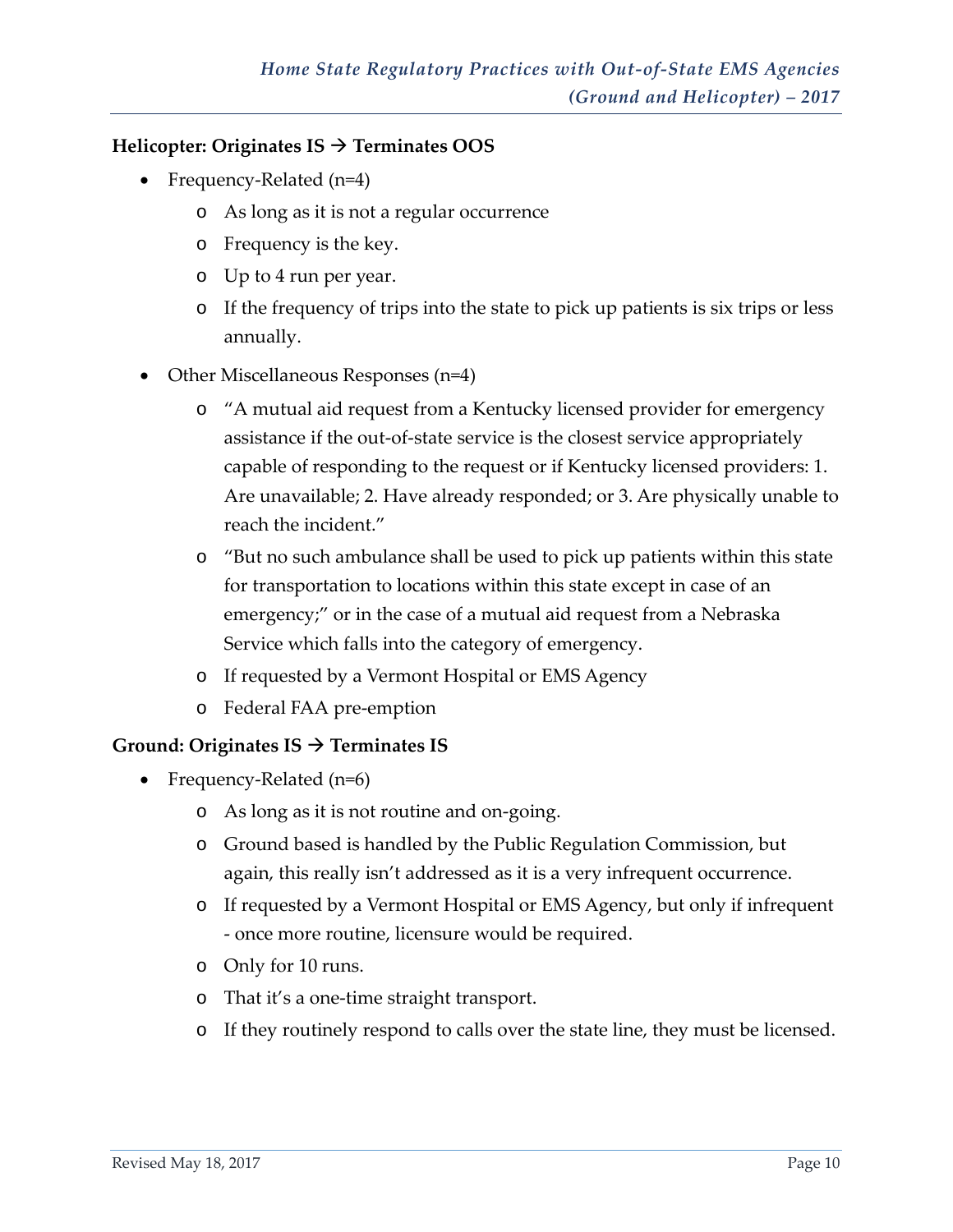- Other Miscellaneous Responses (n=2)
	- o "But no such ambulance shall be used to pick up patients within this state for transportation to locations within this state except in case of an emergency;" or in the case of a mutual aid request from a Nebraska Service which falls into the category of emergency.
	- o An OOS ground agency can respond into Oklahoma for emergency requests if an Oklahoma licensed service isn't available and the OOS service is requested by an Oklahoma licensed agency.

#### **Helicopter: Originates IS Terminates IS**

- Frequency-Related (n=4)
	- o Air ambulance services licensed and based outside Maryland which transport patients from or within Maryland less than 26 times per year.
	- o Frequency.
	- o If they routinely respond to calls over the state line, they must be licensed.
	- o Only up to 4 runs.
- Other Miscellaneous Responses (n=3)
	- o "But no such ambulance shall be used to pick up patients within this state for transportation to locations within this state except in case of an emergency;" or in the case of a mutual aid request from a Nebraska Service which falls into the category of emergency.
	- o If requested by a Vermont Hospital or EMS agency
	- o Federal FAA pre-emption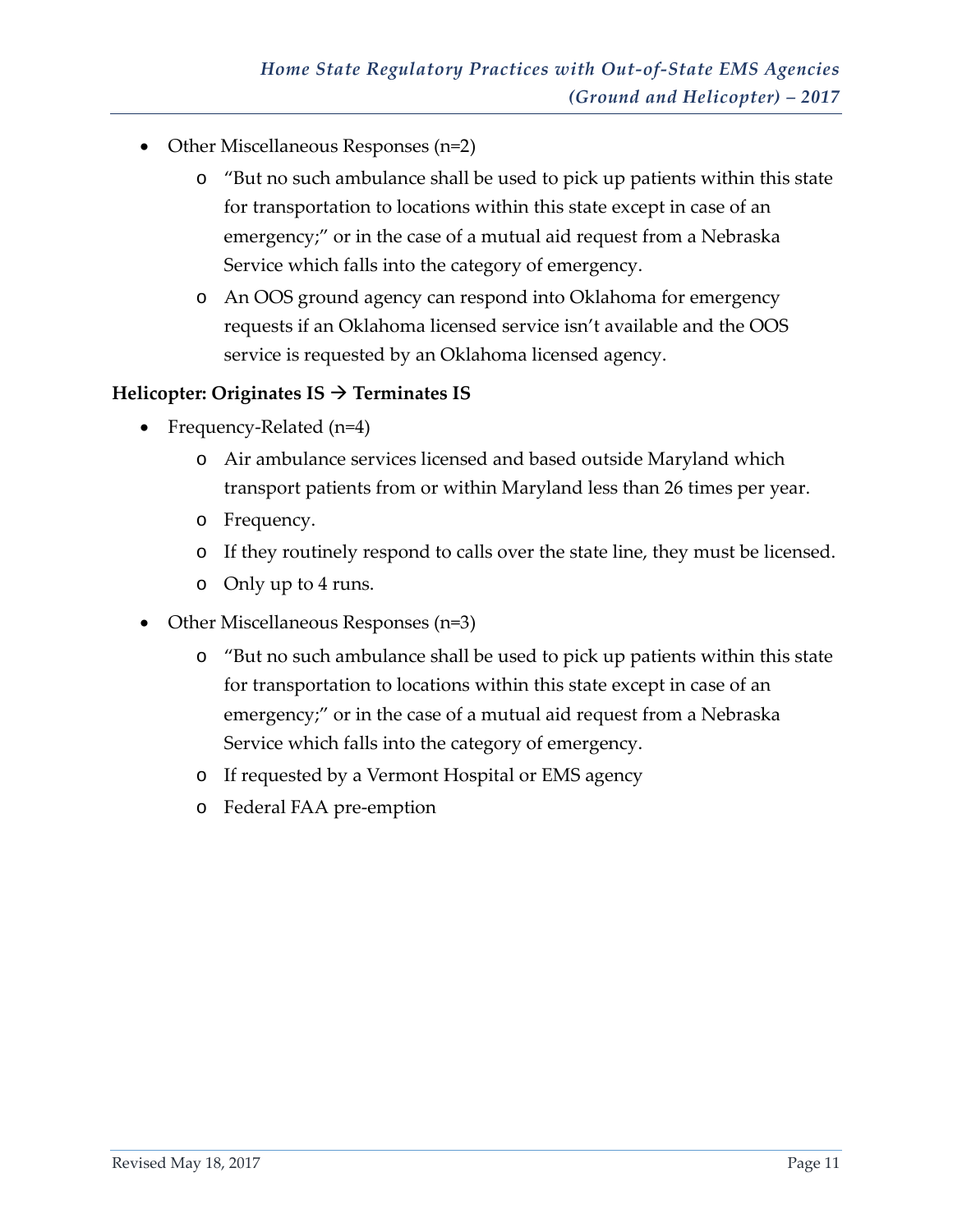## <span id="page-13-0"></span>**Discussion**

A trend is evident that frequency, or what appears to be regular origination in a home state that results in a patient being delivered in the same state or to another state calls for routine agency licensure rather than offering any type of exemption. Clarifying what exactly "frequency or routine" means in this setting would be worthy of future exploration considering it is often the tipping point for requiring licensure. Some respondents offered numbers such as "ten" times a year for origination and termination within the same state. The comments provided by responses support this as well. Conversely, responses and transports from OOS into the home state are largely exempt for both air and ground, being that the home state relies on the standards and accountabilities of the other – neighboring states. The only area we see some variation in exemptions between air and ground is when the transport originates IS and terminates OOS, again most of the comments support looking to frequency as a way to determine whether or not a service should be licensed versus having an exemption.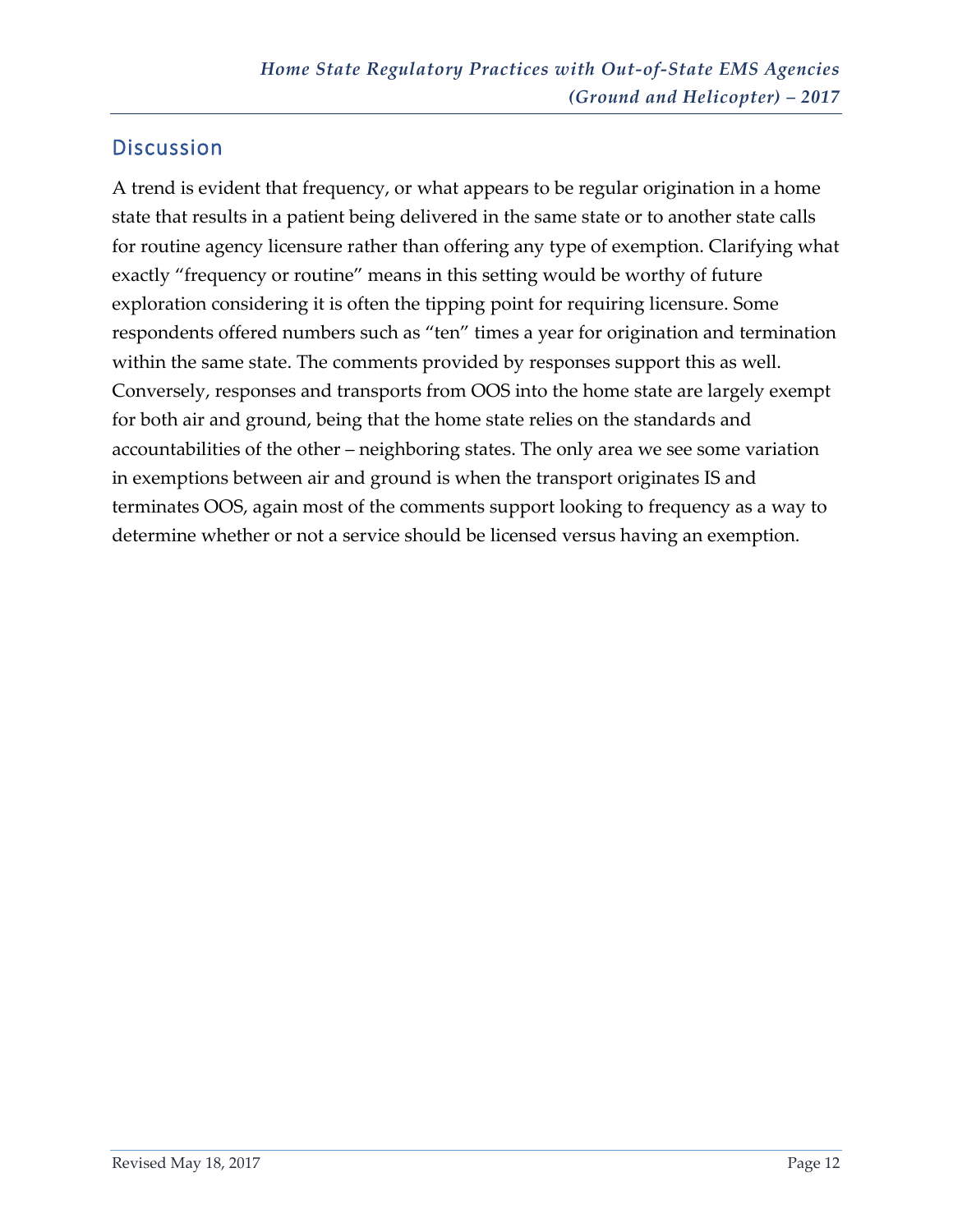# <span id="page-14-0"></span>PATIENT CARE RECORDS

## *Question: Under what circumstances must an OOS ground agency submit patient care records to your office? (select all the apply) - Only if they are licensed in my state - For all patients whose origin is my state*

- *- For all patients whose destination is my state*
- *- For all patients whose origin and destination are both in my state*
- *- Other/Comments*

#### **CHART 2**

*\*\* Delaware not included* 



*\*Although not a response option, answers gleaned from comments.* 

## <span id="page-14-1"></span>**Discussion**

As represented in **Chart 2,** a notable gap exists as to what circumstances a state EMS Office has access to patient care records when the ground EMS agency is not licensed in the home state, yet operates by some type of exemption when transporting patients to destinations within the home state or from the home state to another. In large part, the answers to this question indicate that ground EMS agencies with a transport initiated OOS, moving the patient to a destination IS, are not required to file a patient care record with the EMS regulatory authority. To put it further into perspective, 93% of states require that ground agencies function in these circumstances by some type of exemption, therefore no license is required.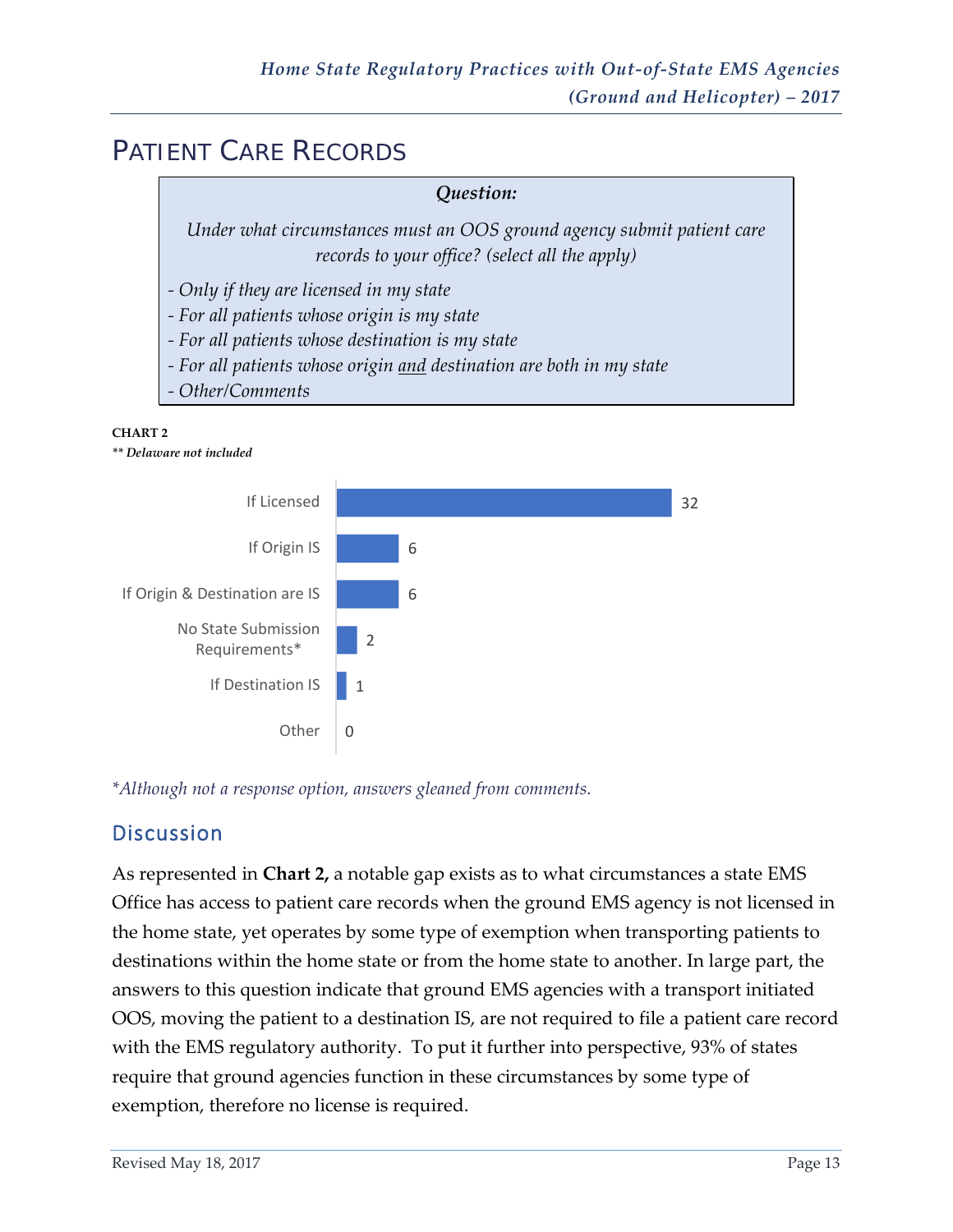## <span id="page-15-0"></span>INVESTIGATIONS



Respondents who answered "No" and "Yes, under specific circumstances" were asked to explain their response. These comments are listed after **Chart 3**.



## *"No" and "Yes, Under Specific Circumstances" Comments*

**No**

- We do not collect patient care records.
- We do not maintain PCR data at the state level. We would have to initiate an investigation in our state and obtain the PCR from the agency involved. Additionally it would have to be reviewed by legal for a request to share patient data.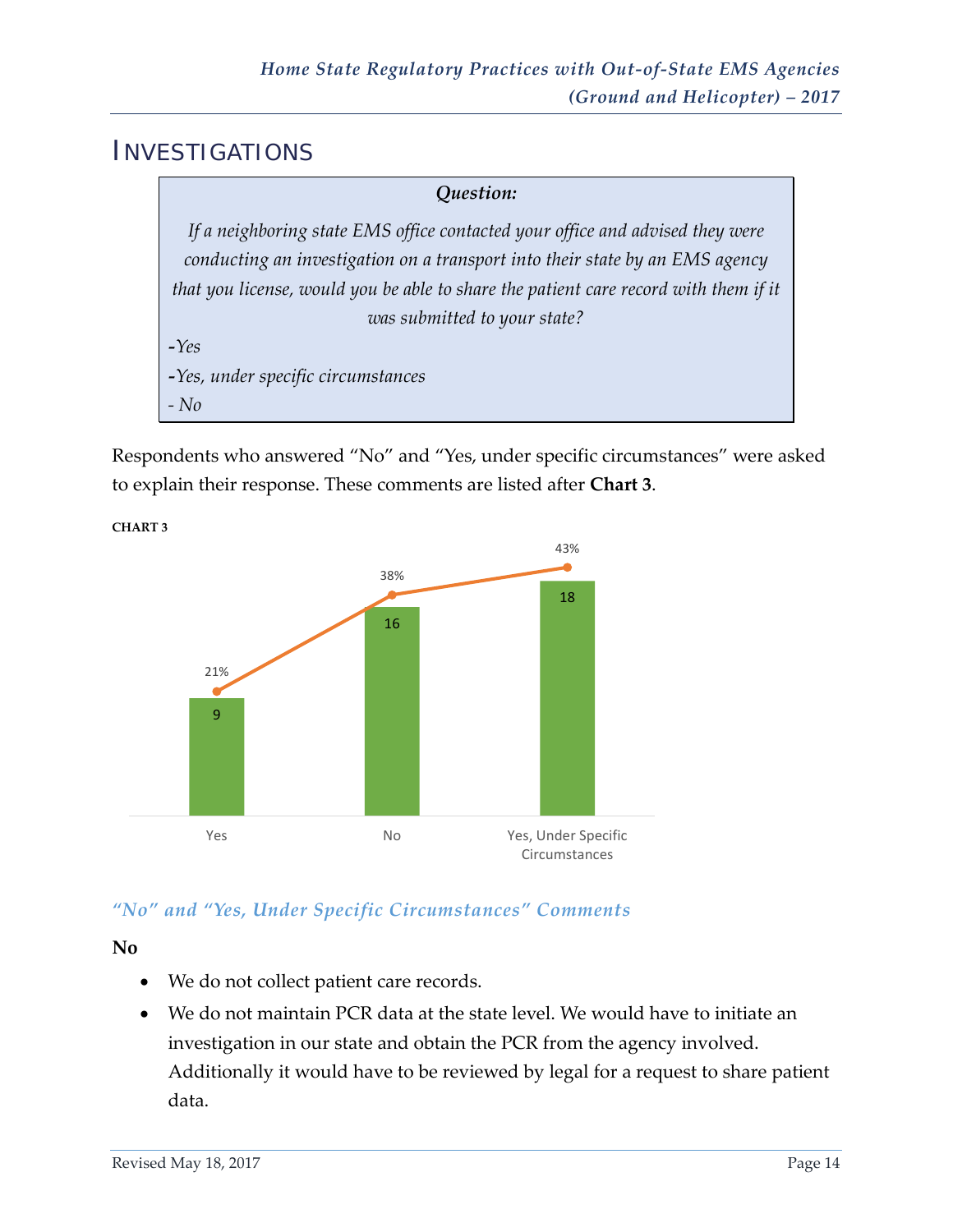- Not possible given our regulatory structure.
- A different program within OHA houses those records, not EMS & Trauma Systems.
- MIEMSS generally does not share the patient care record but refers them to the EMS agency. §1-401 and §14-506 of the Health Occupations Article, Annotated Code of Maryland and §4-329 of the General Provisions Article, Annotated Code of Maryland.
- Neighboring state does not have jurisdiction over KS service.
- Not allowed by regulation.
- Not identified in statute to be able to release to another OOS entity, no enabling legislation.
- Our statute doesn't speak to this circumstance, but by its plain language Chapter Three section 4.1 specifically says "part of the patient's medical record" is strictly confidential.
- Patient Record belongs to the entity doing the transport. The request has to go to that entity and agreed by patient.
- Permission needed.
- HIPAA.
- The neighboring state agency would have to contact the provider of services to request the PCR. As an investigative authority per HIPAA rules.
- The state would have to subpoena the specific agency for the records.
- The question has never been asked, but our rules are silent on any sharing of PCRs so I think I have to say we can't.
- When these request come in the state requests it be through legal counsel. The requests will be filtered to our legal counsel to determine if the information can be release (sic).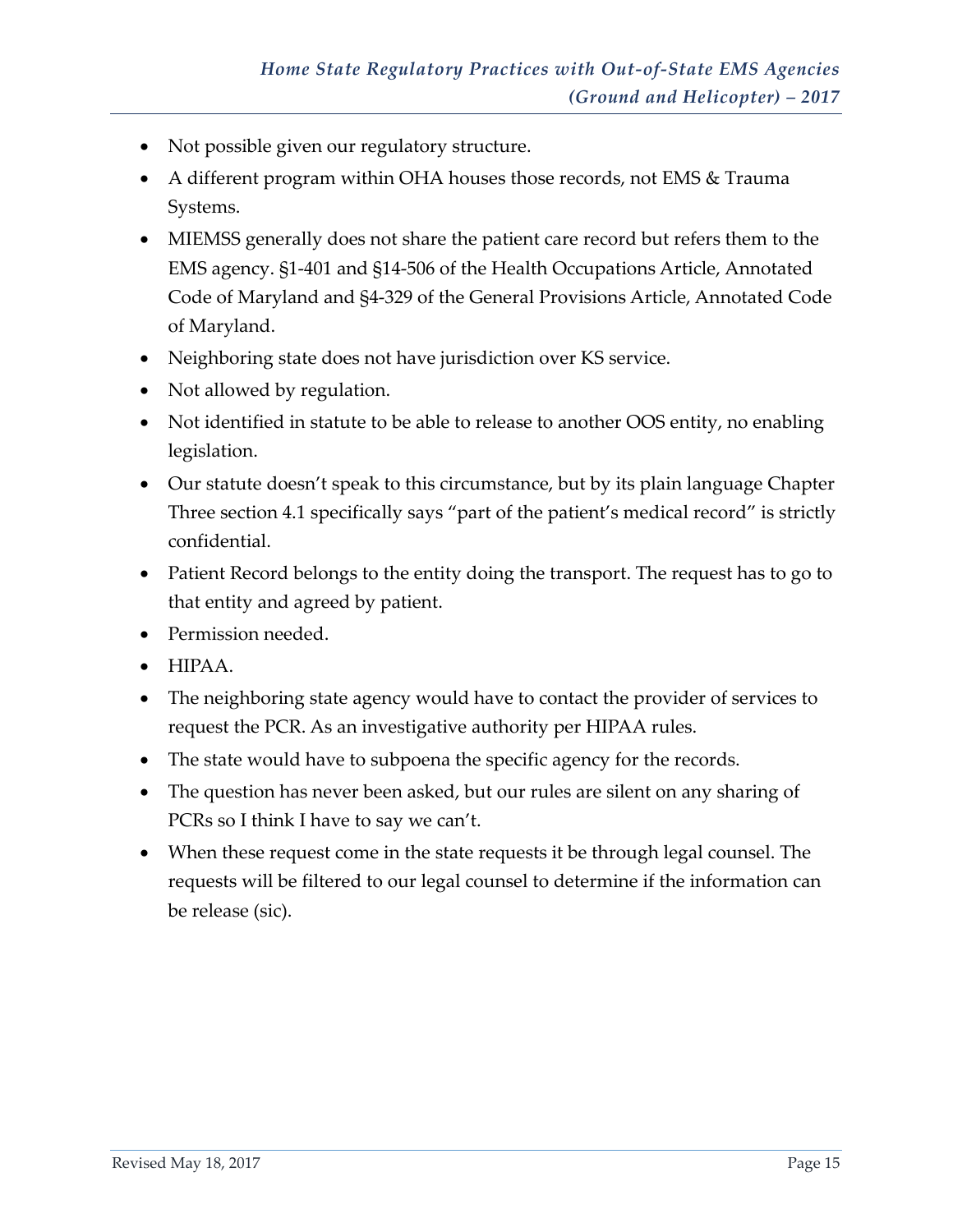#### **Yes, Under Specific Circumstances**

- 1. A data sharing agreement with that agency spelling out the elements to be shared; 2. Subpoena/court order.
- A signed release from the patient.
- After the request is reviewed by our Office of Legal counsel to ensure all laws are being followed.
- If the investigation were conducted jointly with the adjacent state and all confidentiality agreements were in place.
- If the request is made in writing to our Research/QM section, a redacted copy of a patient care record would be sent to that state.
- OPRA request.
- Subpoena.
- The request would be referred to our legal division for review and approval.
- Under FOI.
- HIPAA compliant release signed by the patient to provide that information.
- We would assure this with our HIPAA officer and Office of General Counsel.
- I would need a subpoena and then the AAG's office would determine what we would do.
- Not completely sure we would consult our assistant attorney general, but I believe the expectation is that the investigators would obtain it through the agency using legal means. I also expect we would initiate our own investigation.
- With approval from the Attorney General's Office.
- With approval of our legal department.
- With medical release form from the patient.
- Ohio does not collect run reports. Services are required to submit specific data from the run report on emergency runs into an ED and emergency ED to ED transports only. Ohio Revised Code, section 4765.09 defines the collection and release of data submitted by EMS agencies.
- Our EMS Office do not retain copies of the patient care report, however upon request we can obtain such.
- Difficult question. Massachusetts would not collect this if it is not our investigation.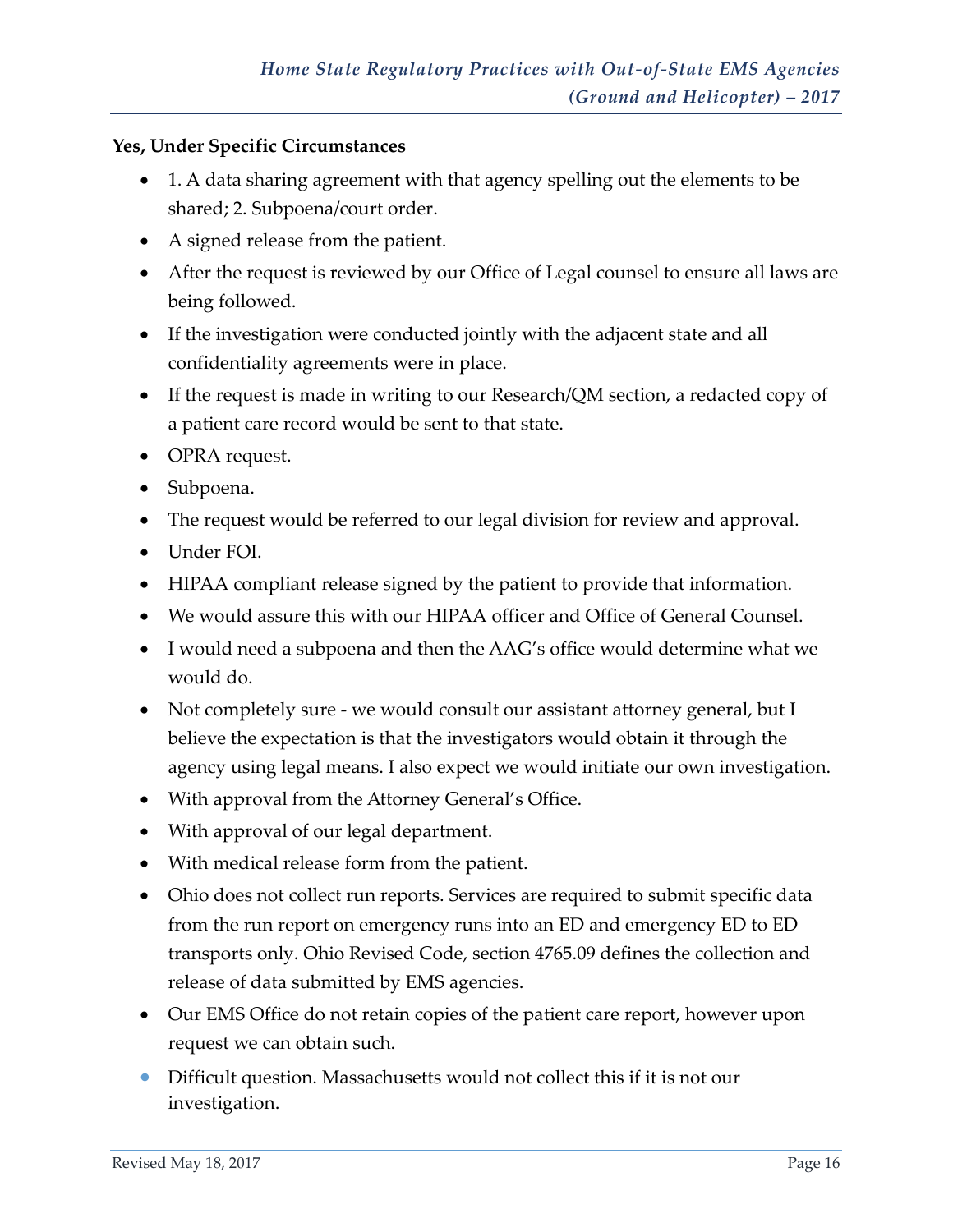## <span id="page-18-0"></span>**Discussion**

A gap exists when considering ready access to patient care information for the purposes of both public protection. When considering access to patient care records from a neighboring state, 38% of respondents stated they could not provide a record to the state conducting an investigation on a transport into the home state. While 43% stated that they could but only under specific circumstances. These conditions, in large part, represented scenarios where in order to get a copy of a patient care record, the state EMS regulatory authority has to either obtain a subpoena, make a written request, use the Freedom of Information Act law(s), or work through their agencies legal counsel, possibly higher up in the executive branches of the respective states. A small number of states were either concerned with the Health Insurance Portability and Accountability Act (HIPAA) violations, or were unaware of what the process would be. The smooth and efficient transfer of this information needs to be further explored, as these matters are often time sensitive, involve pubic trust, and possibly EMS personnel licensure.

A map showing the variations among states is provided in **Figure 2**.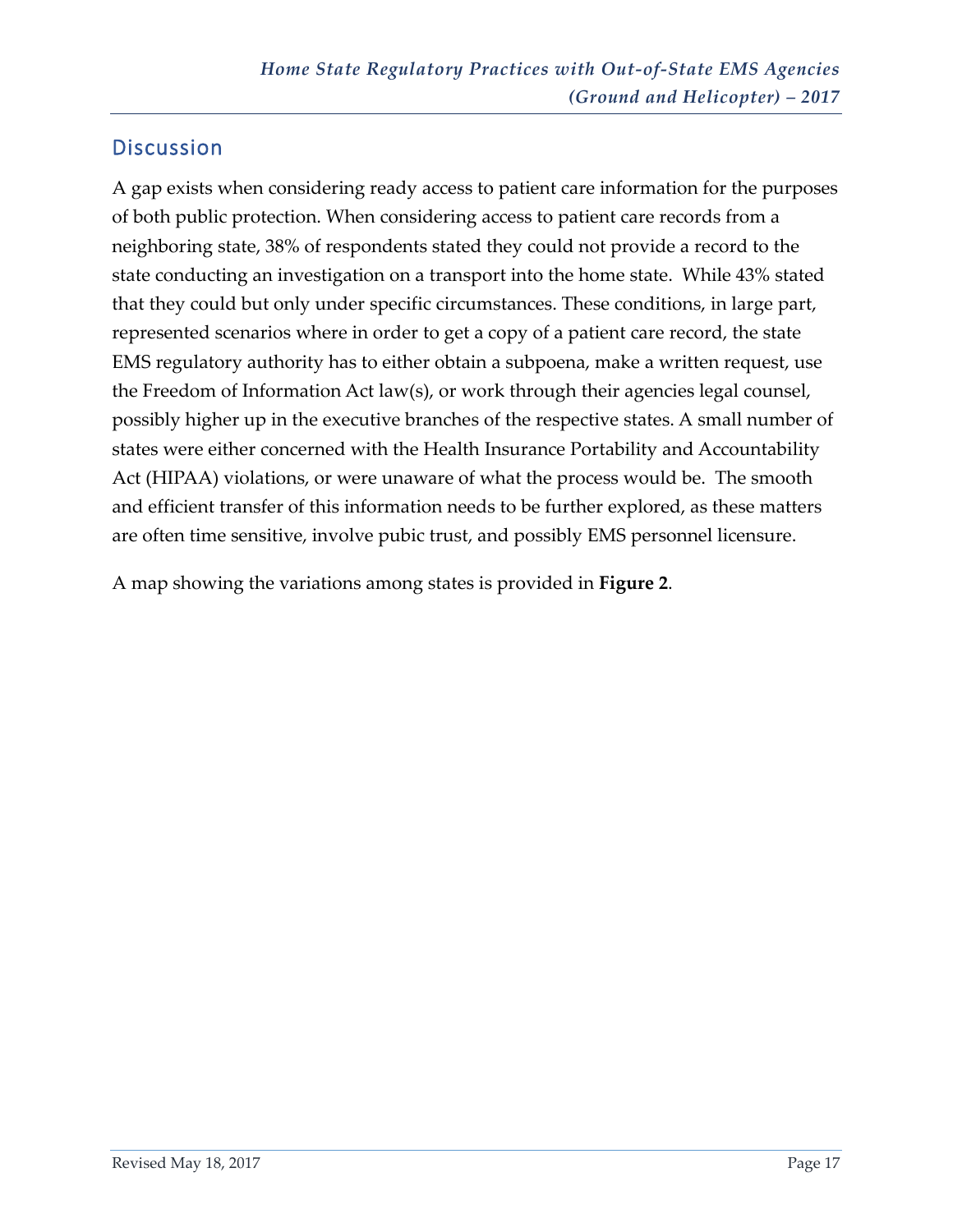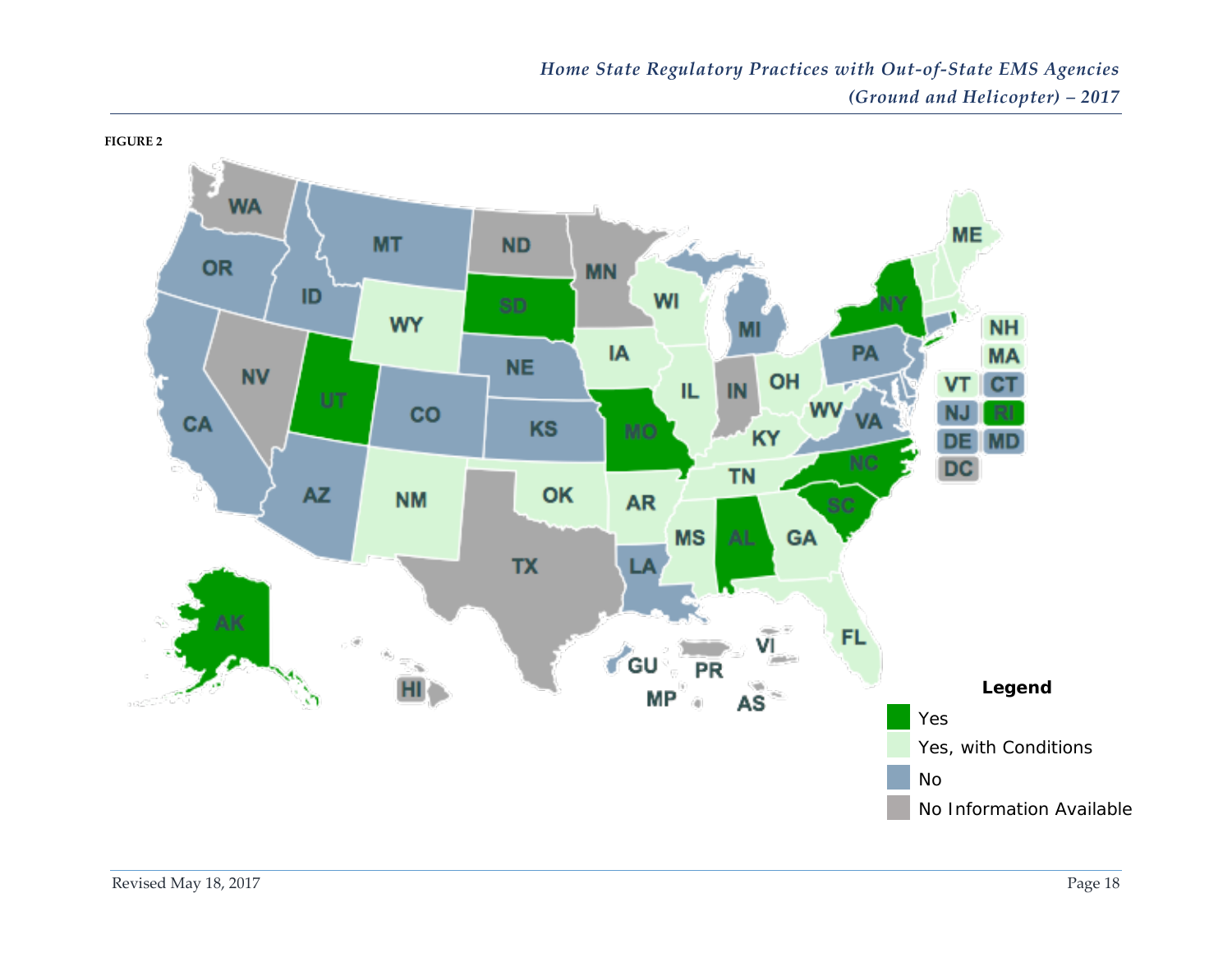## <span id="page-20-0"></span>MISCELLANEOUS CHALLENGES

## <span id="page-20-1"></span>Unresolved Issues/Challenges





#### *"Yes" Comments*

- Capturing OOS agencies that come into our state and pick up patients. Gaining compliance from these agencies.
- Equipment/medication lists for ALS are different; agencies have to carry different bags/kits depending on where they are.
- Inspection of their licensed vehicles and their equipment can be a challenge.
- Often an OOS service, when confronted by a {State} EMS Inspector, will feign ignorance of the laws in {State} regarding out of state agencies originating calls in {State}.
- One particular issue is that hospitals will call OOS agencies directly, because patients aren't moving as quickly as they would like with their local agency, and request them to transport patients.
- OOS medevac licensing.
- Sometimes an OOS agency is the primary transport ambulance agency, we don't get their data and we do not regulate their service.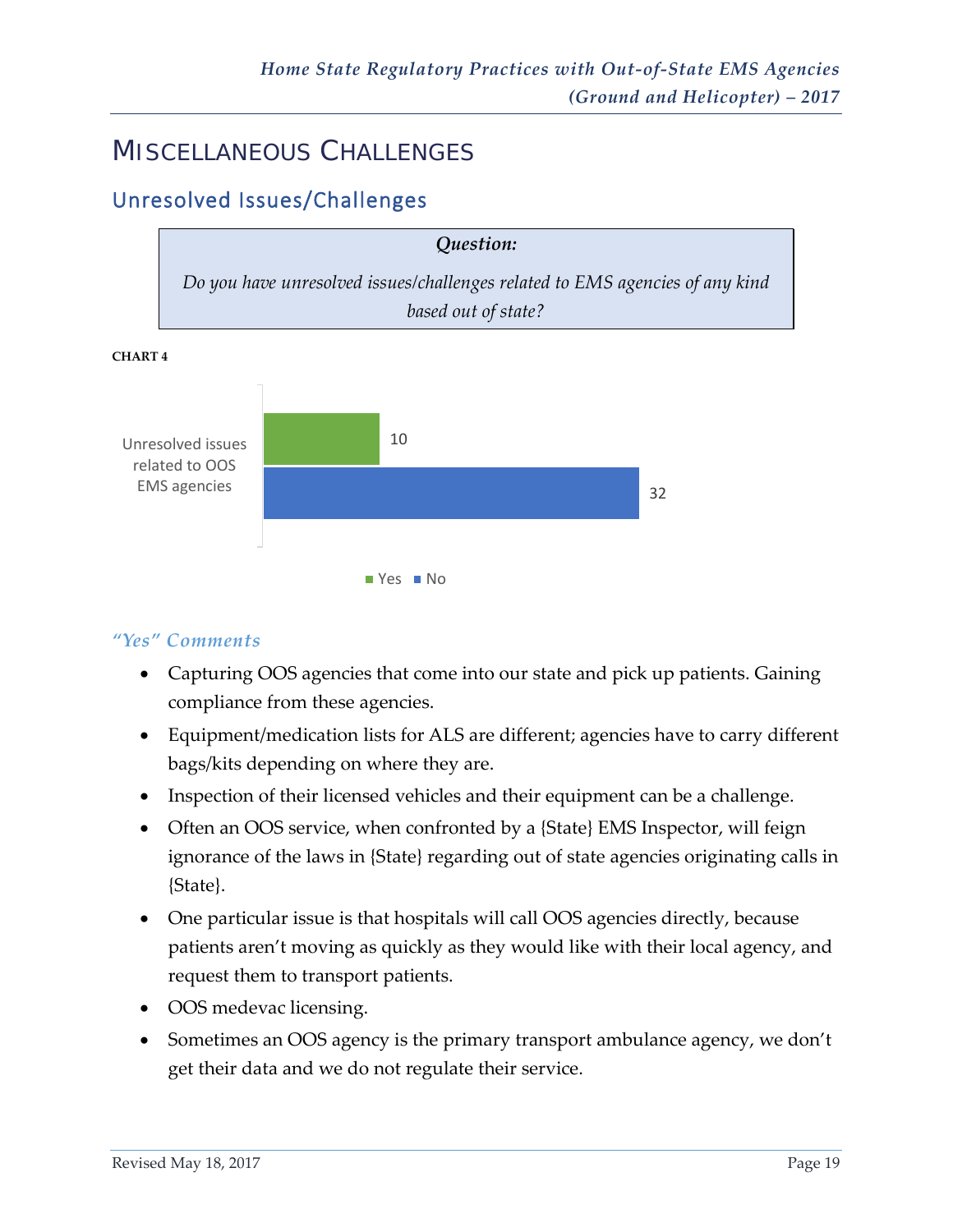- State licensure issues are being addressed for not requiring licensure for OOS agencies who respond on mutual aid emergencies or for non-state declared disaster assistance.
- The statute and regulations state that we may provide reciprocity to air services based on their out of state license. However, the staff does not have to be licensed in our state. So, the questions of crew member types (dual nurse vs nurse/paramedic makeup), scope of practice, equipment, and protocols creates concern.
- There are issues with one air provider, but I prefer not to disclose the specifics.

### <span id="page-21-0"></span>**Discussion**

Only 24% of the respondents stated that there are unresolved challenges (of any kind) related to OOS EMS agencies. Despite the number being small, the opportunities to addresses public protection issues between state EMS offices and jurisdictions are significant. In terms of frequency, the most common area(s) mentioned includes the lack of knowledge by OOS agencies as to how home state laws and rule apply to them while operating in that state in areas such as protocols, ambulance inspections, and the completion of patient care records. Differences in licensing requirements for helicopter EMS agencies versus personnel staffing, equipment, and medications are seen as challenges. Although none of the issues raised are unfamiliar territory to state EMS offices, it does place these issues back into focus when working at the national level to standardize regulation and practice in these areas.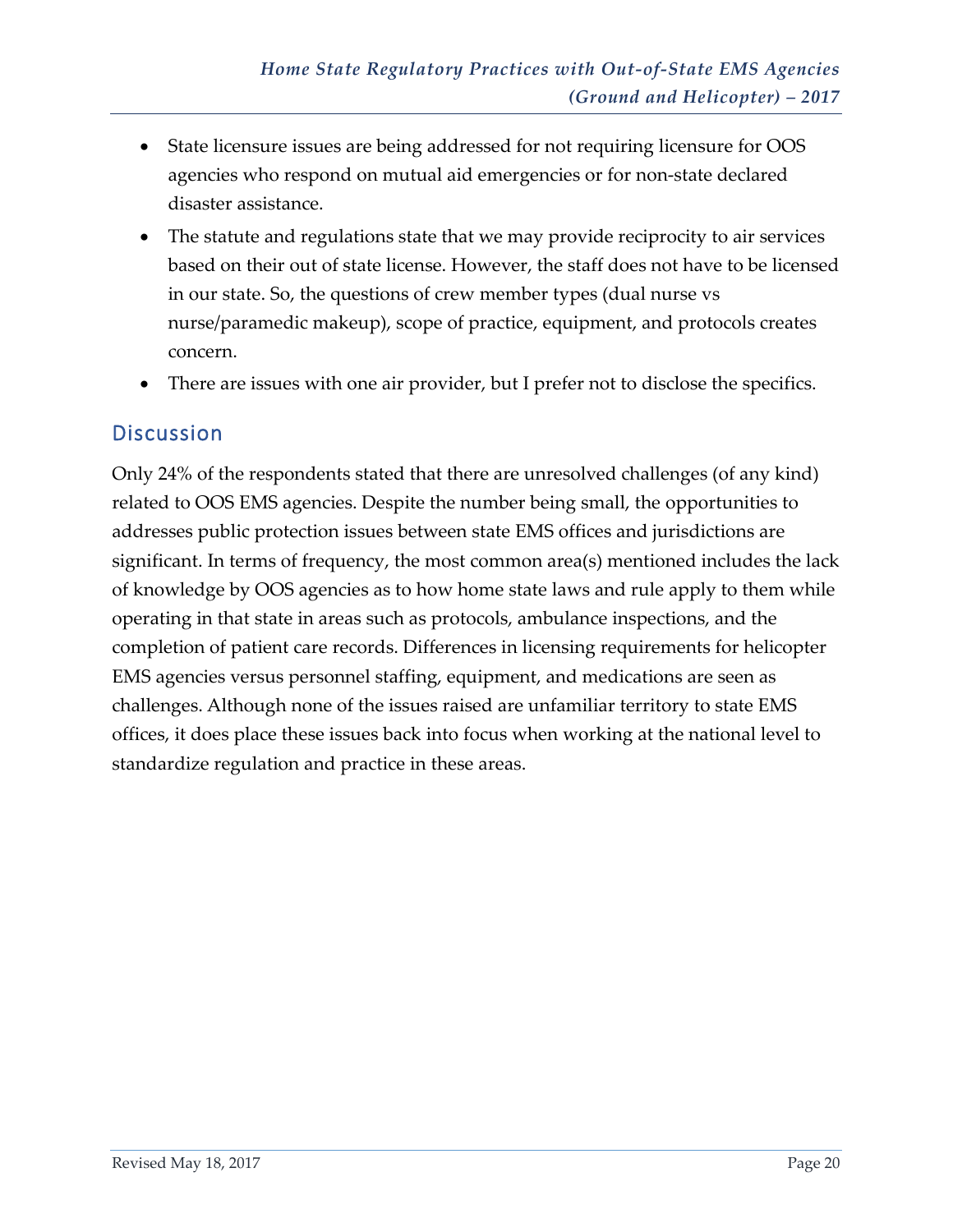## <span id="page-22-0"></span>Mechanisms to Exempt OOS Agencies





**CHART 5**

Respondents were asked to provide a link, when available, which provided additional information when a mechanism existed. As with the laws and rules links, since Internet addresses are constantly changing, this information is located on the AVL Committee's webpage to allow for dynamic updates. You can access the map to state laws and rules as they relate to mechanisms for exemptions [here.](http://www.nasemso.org/ExemptMechanisms/Exempt-Mechanisms-Map.asp)

#### *"Yes" Comments*

• AZ §36-2217. Exemption from regulation A. This chapter does not apply to: 5. Ambulances from other states that are: (a) Responding to a major catastrophe or emergency in this state because there are insufficient registered ambulances in this state to respond in that situation. (b) Operating either from a location outside of this state to transport a patient to a location within this state or operating from a location outside of this state and crossing through this state to transport a patient to a location outside this state. B. Except as provided in subsection A, paragraph 5, subdivision (a) of this section, an ambulance from another state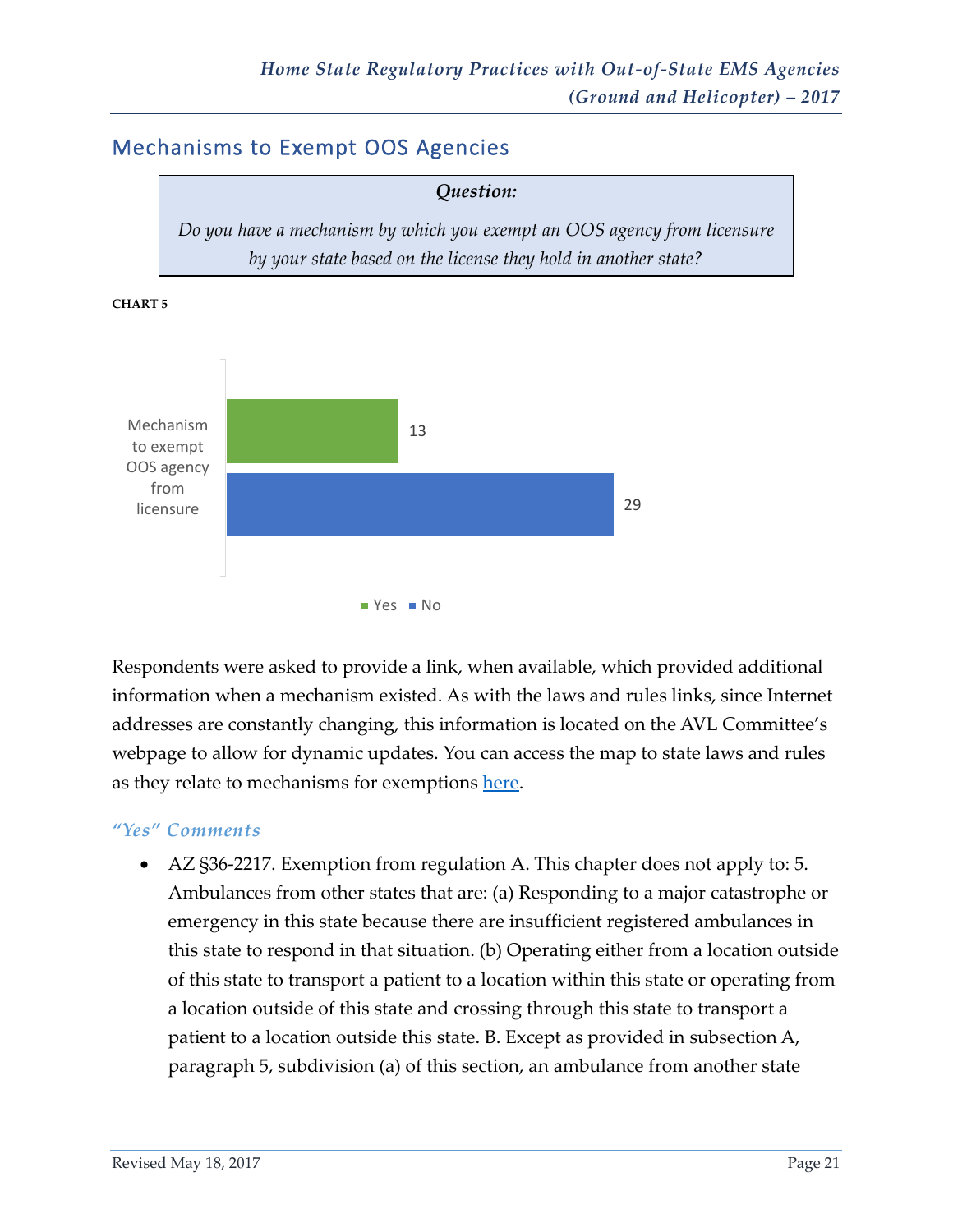shall not pick up a patient in this state and transport that patient to another location in this state unless that ambulance is registered under this chapter.

- They would apply to the Board of EMS for a waiver of the MEMS Rules.
- As long as the licensed OOS Unit/service is transporting a patient that originates from out of state
- If the Governor signs a declaration. If a Wisconsin EMS service need mutual aid and both services have an agreement.
- Interstate agreements.
- Mutual aid for emergencies.

## <span id="page-23-0"></span>**Discussion**

Just shy of 70% of the respondents have no formal mechanism to legally exempt an OOS EMS agency from licensure based on their state of origin. The comments provided pathways, waivers, and declarations to accomplish recognition when necessary. Simply, home states are clearly staking out regulatory authority over those who intend to routinely conduct business in their state.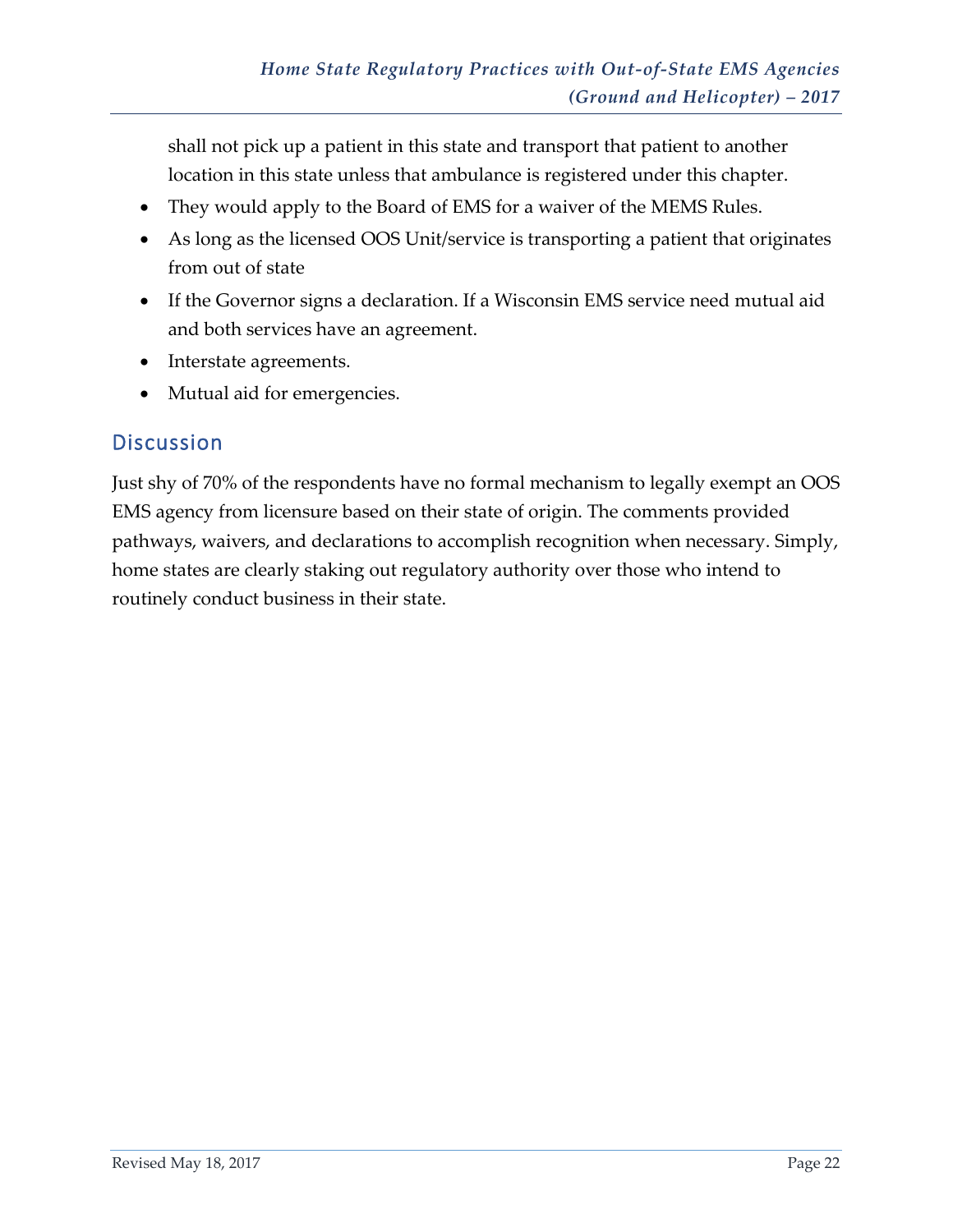## <span id="page-24-0"></span>Cease and Desist Orders





**CHART 6**

Respondents were asked to provide a link, when available, which provided additional information on cease and desist orders. As with the laws and rules links, since Internet addresses are constantly changing, this information is located on the AVL Committee's webpage to allow for dynamic updates. You can access the map showing the relevant information on cease and desist orders [here.](http://nasemso.org/CeaseDesist/Cease-Desist-Map.asp)

#### *Cease & Desist Comments*

- AZ §36-2214(A). A person shall not operate an air ambulance service in this state unless the air ambulance service is licensed and complies with this article and the rules adopted pursuant to this article.
- MO Revised Statute 190.180. Constitutes a statute violation. Violation of a statute can be criminally prosecuted.
- FL Statute 401.421(2)(a). If the department has probable cause to believe that any person not licensed by the department has provided pre-hospital or inter-facility advanced life support or basic life support procedures or transportation services in this state not specifically authorized by law, the department may issue and deliver to such person a notice to cease and desist from such services. For the purpose of enforcing a cease and desist order, the department may file a petition,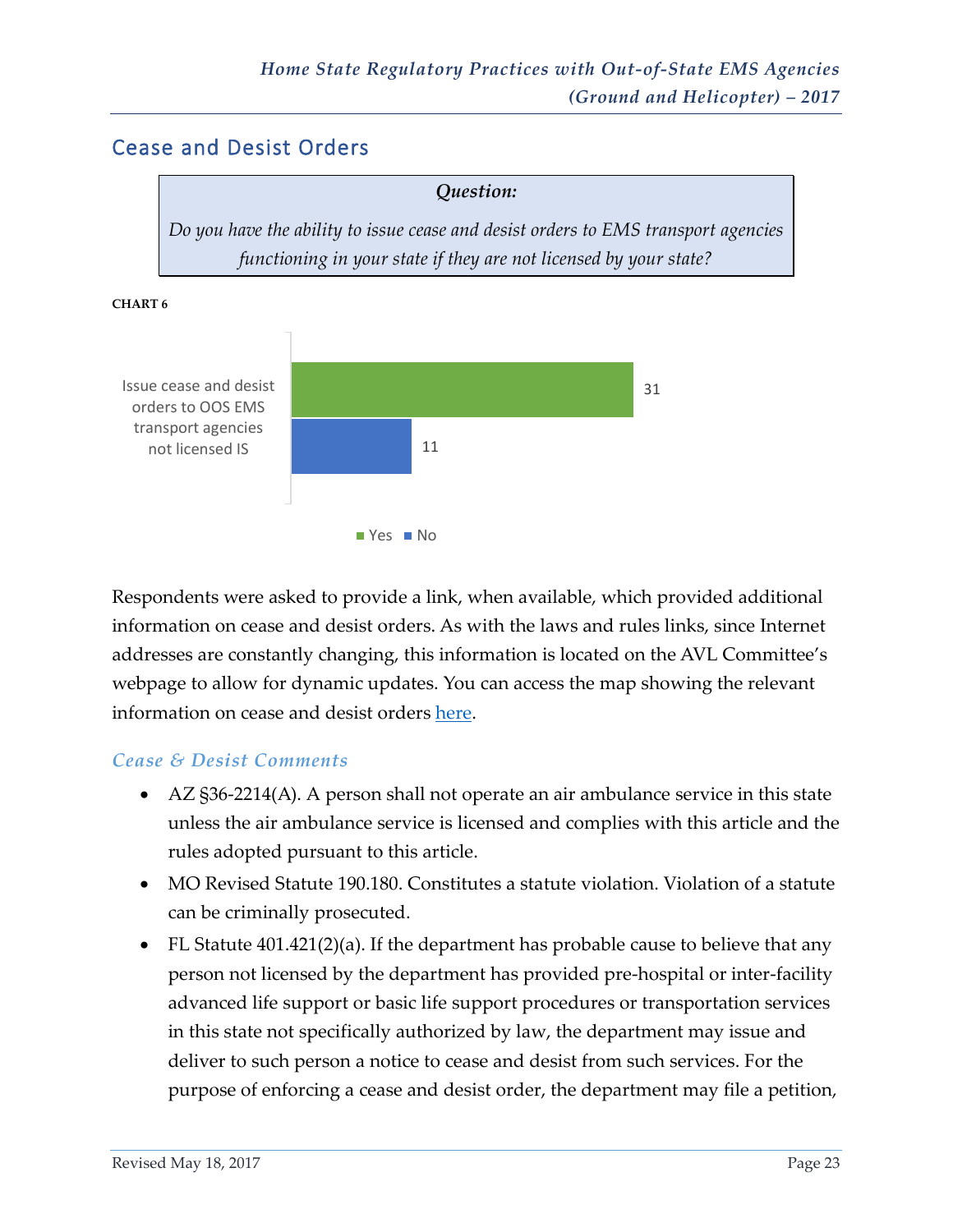in the name of the state, seeking issuance of an injunction or a writ of mandamus against any person who violates any provisions of such order.

- IDAPA 16.01.12.340.01.a. Idaho can fine an agency for failure to obtain an agency license.
- You are required to obtain proper licensure if you wish to operate an ambulance in Maryland, and you must not operate an ambulance until a proper license is issued. The Education Article, §13-515 provides that any person violating any provision of §13-515 or a regulation adopted under that section is guilty of a misdemeanor.
- {UT} 26-8a-507. Cease and desist orders. The department may issue a cease and desist order to any person who: (1) may be disciplined under Section 26-8a-503 or 26-8a-504; or (2) otherwise violates this chapter or any rules adopted under this chapter.
- We would proceed through the AAG's Office.
- Both the PRC for transport agencies and our Bureau for non-transport agencies.
- Contact appropriate state EMS Office.
- If billing.
- Statutes for both immediate compliance orders and requirement for licenses.
- We have legal authority.
- Pulling license.
- The EMS Systems Act prohibits a non-licensed agency from holding themselves out as an EMS Agency within the State.
- Through our legal department.
- Through the AG's office.
- Through the Assistant Attorney General assigned to EMS.
- We can issue these.

## <span id="page-25-0"></span>**Discussion**

A clear pathway exists for the authority responsible for EMS in states to take a "cease and desist" action against an OOS agency should they establish that they are functioning without proper licensure. Presently 74% of the respondents have this authority.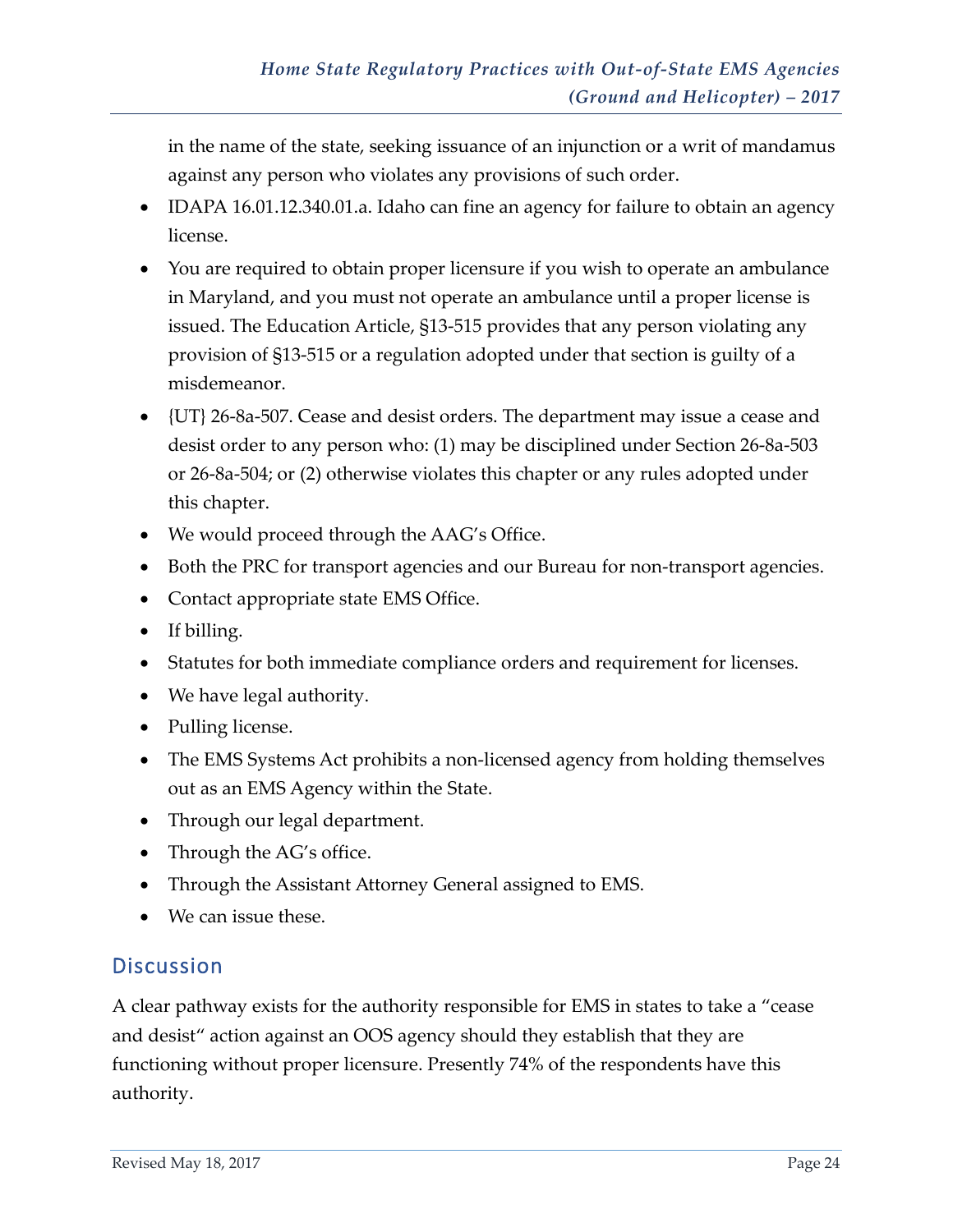## <span id="page-26-0"></span>History of Legal Action

# *Questions: Do you have any history of legal action filed by your state other than cease and desist orders against EMS transport agencies not licensed by your state in the last ten years? Do you have any history of legal action filed by EMS transport agencies not*

*licensed by your state against your state in the last ten years?*



## <span id="page-26-1"></span>**Discussion**

Outside of "cease and desist orders" legal action taken against EMS office OOS agencies or by an OOS agency against an EMS office are basically non-existent. Only respondent cited that there was an action against an OOS service for picking up and transporting within their state without a license.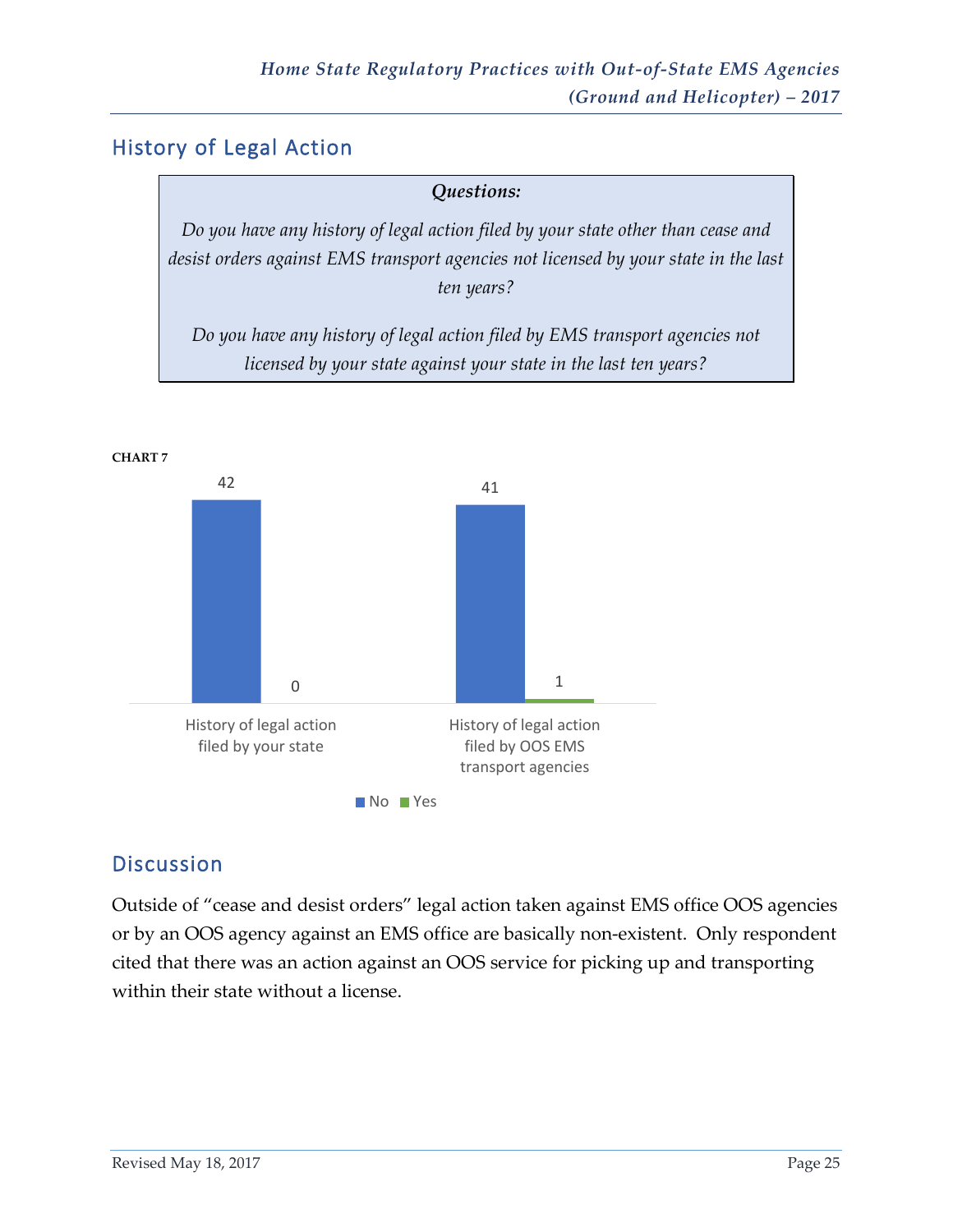# <span id="page-27-0"></span>**CONCLUSION**

With a 75% response rate to this survey, it is clear that state EMS offices have an interest and investment in this discussion as well as understand the challenges presented in managing OOS services. There are indications from the respondents that these challenges have grown including the increase in availability and need for air medical transport. Variation among states in requirements for licensure was a key finding of the report, suggesting that reaching policy consensus is a prudent initiative in the future.

Although formal exemptions for OOS EMS agencies working within a home state, are not readily in place (**Chart 6, Question 19**), there appears to be either a readiness of acceptance by respondents that their neighboring states agency licensing standards are adequate or there has not been sufficient time to further advance a formal, standardized process. **Chart 1** demonstrates that the activity originating OOS and/or terminates OOS is more likely to be exempt from licensure then when the initial activity starts within the borders of those answering the questions, the home state. What is clear is that the issue of how frequently these responses and transports occur and where the patient originates from are the tipping points for requiring licensure. Although Mutual Aid is mentioned from time to time, it is less of a factor in these discussions due solely to the nature of the request.

The responses in **Chart 2** and **Chart 3** indicate that there is a lack of ability to hold OOS agencies accountable for proper documentation of patient care activities and when requesting basic investigatory information. These are issues basic to public protection and require further discussion. The real question is when does a patient intersect with a home state EMS system and should that number, that experience be counted.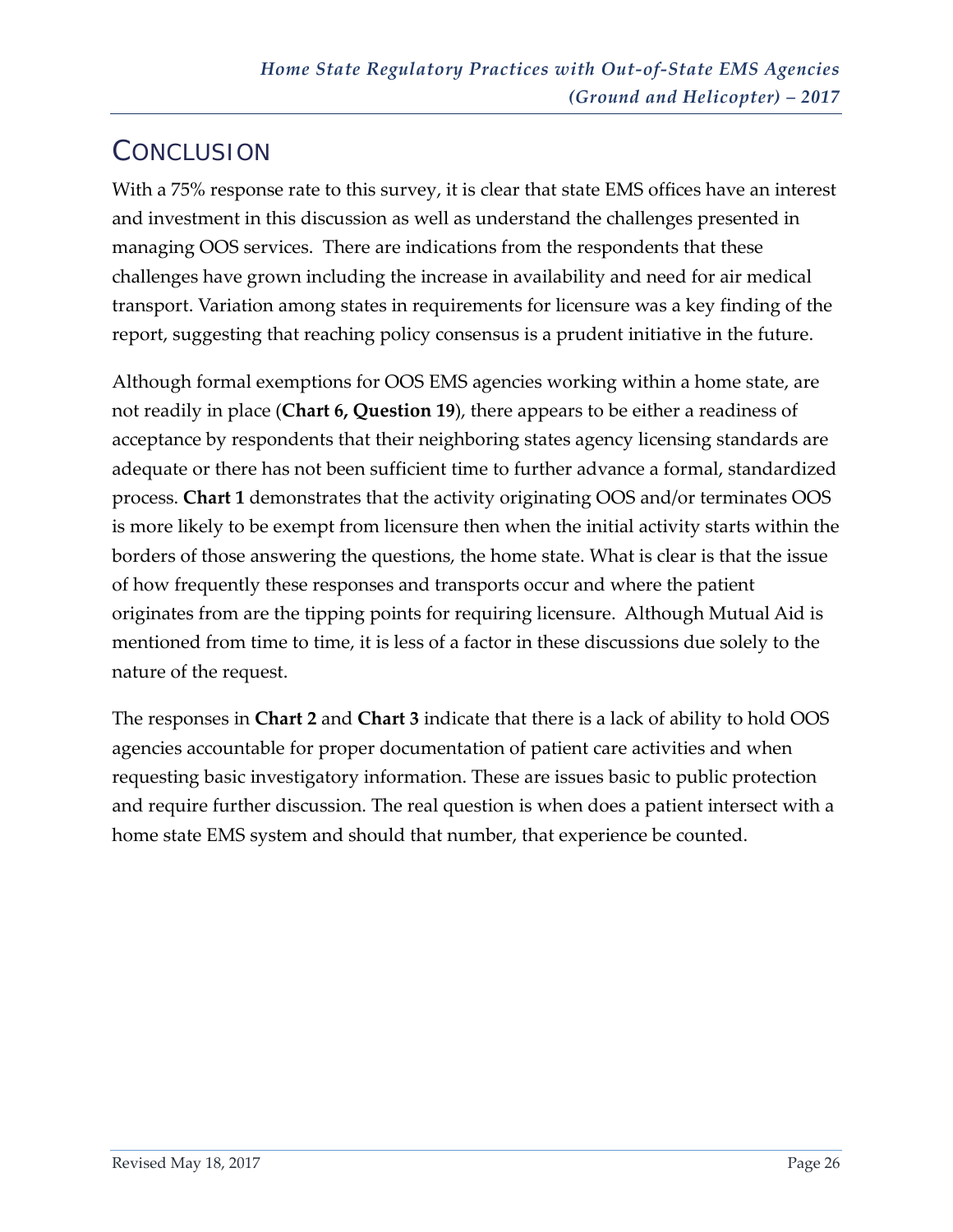# <span id="page-28-0"></span>APPENDIX A – SURVEY QUESTIONS

*Please note that the questions in this survey do NOT apply to unanticipated mutual aid, rare, or unusual circumstances, or disasters.*

- 1. Does your state already have laws and/or rules governing licensure of EMS transport agencies based out-of-state (OOS) functioning in your state?
	- o Yes
	- o No
- 2. You indicated that your state has laws and/or rules governing licensure of OOS-based EMS transport agencies functioning in your state. Please provide the following as appropriate *(if the link(s) lead to multiple sections, please provide the relevant section #(s)):*

| Law:  |  |
|-------|--|
| Rule: |  |

- 3. Does your state exempt OOS ground EMS agencies from licensure if the patient transport originates OOS and terminates in your state? *(check all that apply)*
	- No *(meaning they must hold a license in your state)*
	- $\square$  Yes, in all circumstances
	- $\Box$  Yes, only if it is an interfacility transport Yes, only if it is a 9-1-1 response
	- Yes, based on the following conditions (e.g., frequency): \_\_\_\_\_\_\_\_\_\_\_\_\_\_\_\_\_
- 4. Does your state exempt OOS helicopter EMS agencies from licensure if the patient transport originates OOS and terminates in your state? *(check all that apply)*
	- No *(meaning they must hold a license in your state)*
	- $\square$  Yes, in all circumstances
	- $\Box$  Yes, only if it is an interfacility transport Yes, only if it is a 9-1-1 response
	- Yes, based on the following conditions (e.g., frequency): \_\_\_\_\_\_\_\_\_\_\_\_\_\_\_\_\_
- 5. Does your state exempt OOS ground EMS agencies from licensure if the patient transport originates in your state and terminates OOS? *(check all that apply)*
	- No *(meaning they must hold a license in your state)*
	- $\square$  Yes, in all circumstances
	- $\Box$  Yes, only if it is an interfacility transport Yes, only if it is a 9-1-1 response
	- $\square$  Yes, based on the following conditions (e.g., frequency):  $\_\_$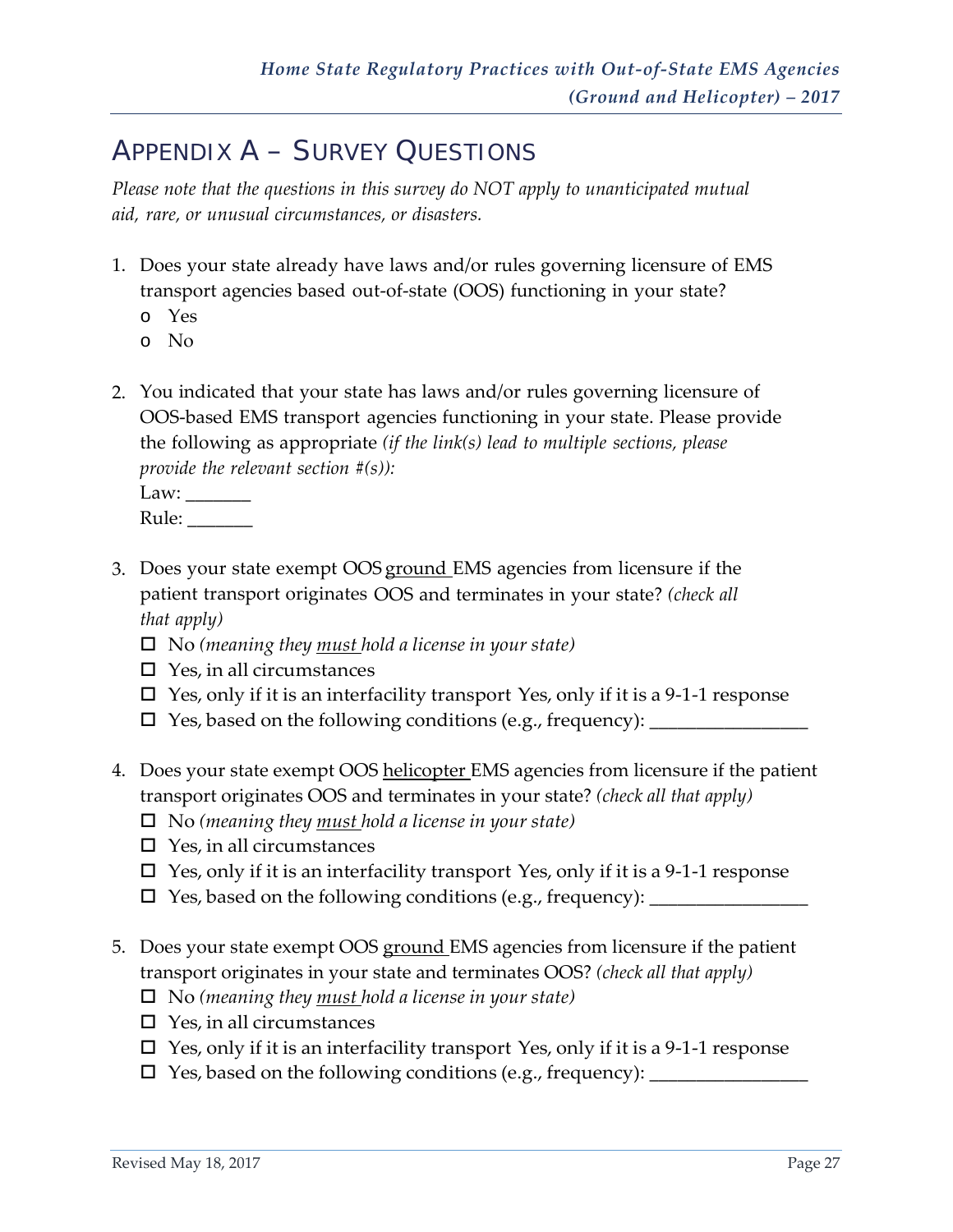6. Does your state exempt OOS helicopter EMS agencies from licensure if the patient transport originates in your state and terminates OOS? *(check all that apply)*

No *(meaning they must hold a license in your state)*

- $\square$  Yes, in all circumstances
- $\Box$  Yes, only if it is an interfacility transport Yes, only if it is a 9-1-1 response
- $\Box$  Yes, based on the following conditions (e.g., frequency):  $\Box$
- 7. Does your state exempt OOS ground EMS agencies from licensure if the patient transport BOTH originates and terminates in your state? *(check all that apply)*
	- No *(meaning they must hold a license in your state)*
	- $\square$  Yes, in all circumstances
	- $\square$  Yes, only if it is an interfacility transport Yes, only if it is a 9-1-1 response
	- $\square$  Yes, based on the following conditions (e.g., frequency):  $\blacksquare$
- *8.* Does your state exempt OOS helicopter EMS agencies from licensure if the patient transport BOTH originates and terminates in your state? *(check all that apply)*
	- No *(meaning they must hold a license in your state)*
	- $\square$  Yes, in all circumstances
	- $\Box$  Yes, only if it is an interfacility transport Yes, only if it is a 9-1-1 response
	- Yes, based on the following conditions (e.g., frequency): \_\_\_\_\_\_\_\_\_\_\_\_\_\_\_\_\_
- 9. Under what circumstances must an OOS ground agency submit patient care records to your office? *(select all that apply)*
	- $\Box$  Only if they are licensed in my state
	- $\square$  For all patients whose origin is in my state
	- $\square$  For all patients whose destination is in my state
	- $\Box$  For all patients whose origin and destination are both in my state
	- Other/Comments *(please specify)* \_\_\_\_\_\_\_\_\_\_\_\_\_
- 10. If a neighboring state EMS office contacted your office and advised they were conducting an investigation on a transport into their state by an EMS agency that you license, would you be able to share the patient care record with them if it was submitted to your state?
	- o No
	- o Yes
	- o Yes, under specific circumstances *(please list the conditions)* \_\_\_\_\_\_\_\_\_\_\_\_\_\_\_\_
- 11. You indicated that you would not be able to share the patient care record to a neighboring state conducting an investigation. Please explain why not. \_\_\_\_\_\_\_\_